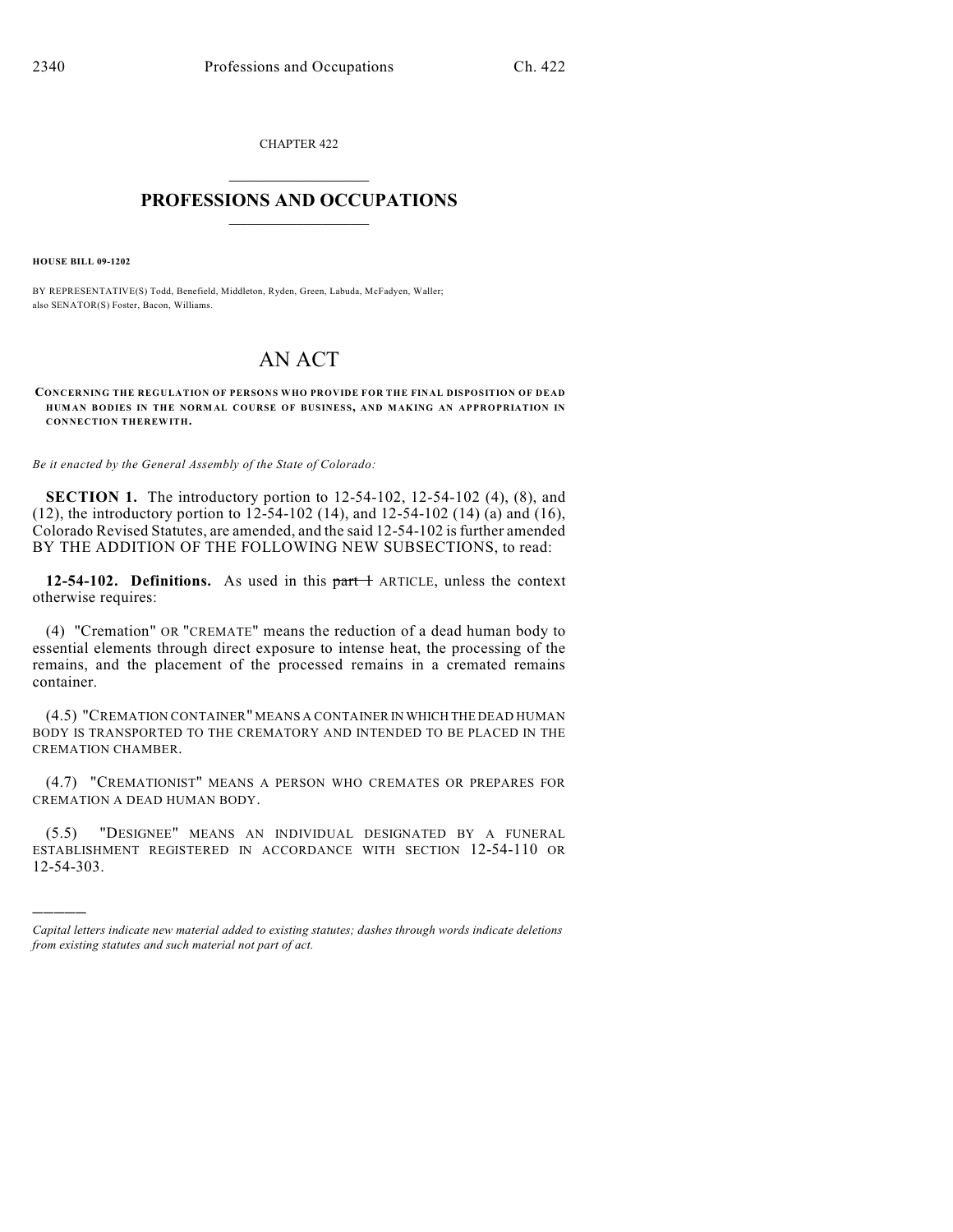(5.7) "DIRECTOR" MEANS THE DIRECTOR OF THE DIVISION OF REGISTRATIONS OR THE DIRECTOR'S DESIGNEE.

(8) "Embalmer" means any person who embalms, OR PREPARES FOR EMBALMING, a dead human body for compensation.

(12) "Funeral establishment" means: either or both of the following:

(a) An establishment that holds, cares for, or prepares a dead human body prior to final disposition, including, but not limited to, a crematory or embalming room; except that this paragraph (a) does not apply to establishments in which individuals regularly die; or

(b) An establishment that provides funeral goods  $\sigma$  AND services to the public; OR

(c) FACILITIES USED TO HOLD, CARE FOR, OR PREPARE A DEAD HUMAN BODY PRIOR TO FINAL DISPOSITION; EXCEPT THAT THIS PARAGRAPH (c) DOES NOT APPLY TO FACILITIES IN WHICH INDIVIDUALS REGULARLY DIE.

(14) "Funeral services" means: any one or more of the following:

(a) Preparation of dead human bodies for final disposition; EXCEPT THAT THIS PARAGRAPH (a) DOES NOT APPLY TO CREMATION;

(14.5) "IMPLANTED DEVICE" MEANS A MECHANICAL DEVICE THAT MAY EXPLODE OR CAUSE DAMAGE TO CREMATORY EQUIPMENT.

(16) "Mortician" "MORTUARY SCIENCE PRACTITIONER" means a person who, for compensation, DOES THE FOLLOWING OR OFFERS TO DO THE FOLLOWING:

(a) Embalms OR CREMATES dead human bodies;

(b) Arranges, directs, or supervises funerals, memorial services, or graveside services; or

(c) Prepares dead human bodies for final disposition.

**SECTION 2.** 12-54-104 (1) (c), (1) (e), (1) (g) (I), and (1) (h), the introductory portion to 12-54-104 (1) (i), and 12-54-104 (1) (i) (I), (1) (i) (VI), and (1) (i) (VII), Colorado Revised Statutes, are amended, and the said 12-54-104 (1) (i) is further amended BY THE ADDITION OF THE FOLLOWING NEW SUBPARAGRAPHS, to read:

**12-54-104. Unlawful acts.** (1) It is unlawful:

(c) For any public officer or employee the official of any public institution, or any hospital, nursing home, physician, surgeon, funeral director, embalmer, mortician, or any other person having a professional relationship with the decedent to approve or cause the final disposition of a dead human body in violation of this article;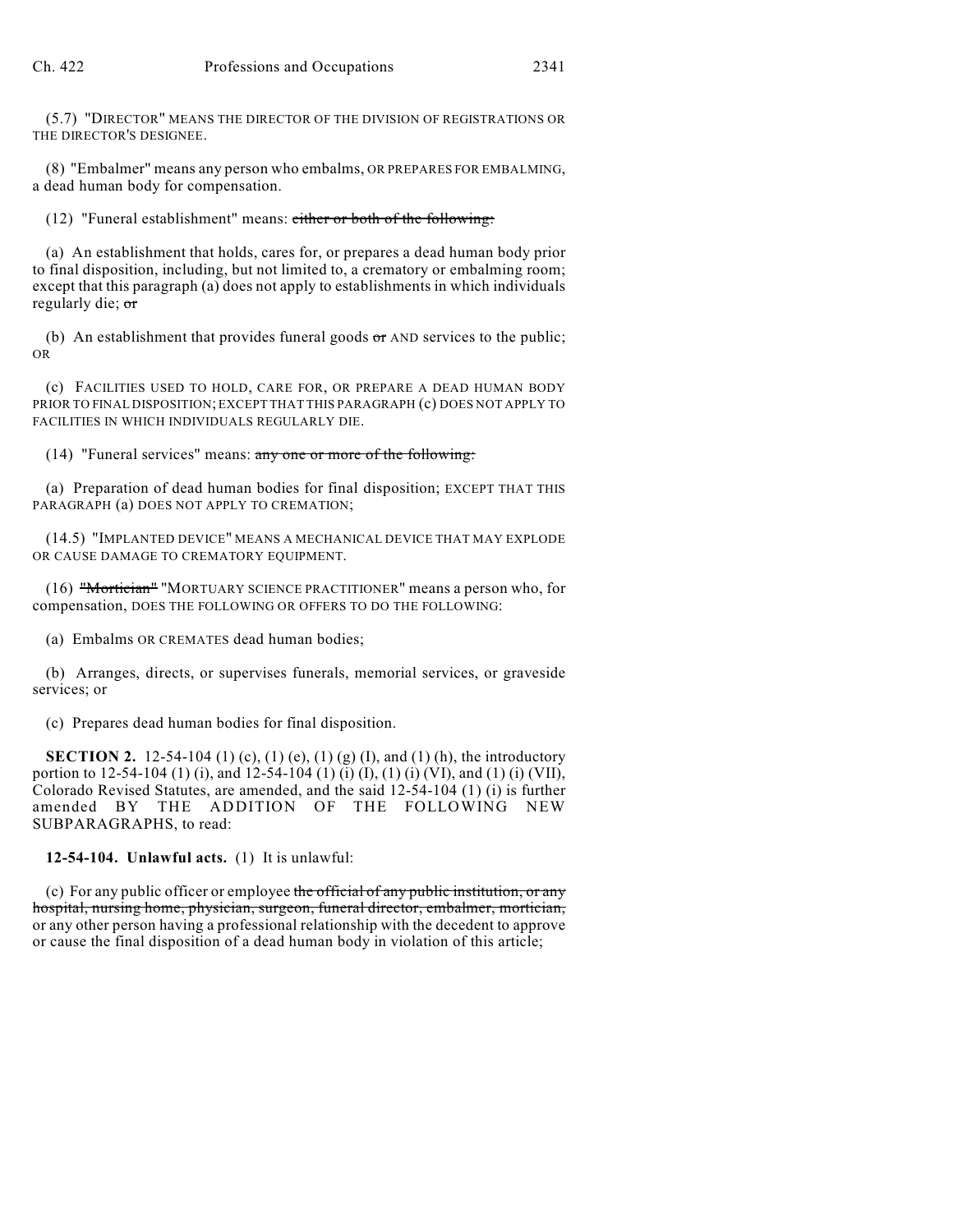2342 Professions and Occupations Ch. 422

(e) For a funeral director, mortician MORTUARY SCIENCE PRACTITIONER, embalmer, or funeral establishment, OR FACILITY IN WHICH PEOPLE REGULARLY DIE or such person's OR FACILITY'S agent to engage in a business practice that interferes with the freedom of choice of the general public to choose a funeral director, mortician MORTUARY SCIENCE PRACTITIONER, embalmer, or funeral establishment;

(g) To transport or otherwise transfer by common carrier a dead human body unless:

(I) A funeral director, MORTUARY SCIENCE PRACTITIONER, or embalmer has embalmed or hermetically sealed the body for transportation and complies with applicable common carrier law; or

(h) For a funeral director, mortician, or embalmer to advertise as holding a degree or degree in mortuary science, certificate of registration, professional license, or professional certification issued by a state, political subdivision, or agency unless the person holds such degree, registration, license, or certification and it is current and valid at the time of advertisement. If a funeral director, mortician or embalmer advertises as holding a credential granted by a governmental entity, such person shall identify the jurisdiction that granted such credential in such advertisement. To ADVERTISE AS HOLDING A DEGREE, A CERTIFICATE OF REGISTRATION, A PROFESSIONAL LICENSE, OR A PROFESSIONAL CERTIFICATION ISSUED BY A STATE, POLITICAL SUBDIVISION, OR AGENCY UNLESS THE PERSON HOLDS SUCH DEGREE, REGISTRATION, LICENSE, OR CERTIFICATION AND IT IS CURRENT AND VALID AT THE TIME OF ADVERTISEMENT;

(i) For an embalmer, A funeral director, or mortician MORTUARY SCIENCE PRACTITIONER, OR EMBALMER to admit or permit any person to visit the embalming, CREMATION, or preparation room during the time such A body is being embalmed, CREMATED, or prepared for final disposition, unless such person:

(I) Is a funeral director, MORTUARY SCIENCE PRACTITIONER, CREMATIONIST, or embalmer;

(VI) Is a registered or licensed nurse or WITH A MEDICAL REASON TO BE PRESENT;

(VII) Is a licensed physician or surgeon WITH A MEDICAL REASON TO BE PRESENT;

(VIII) IS A TECHNICIAN REPRESENTING A PROCUREMENT ORGANIZATION AS DEFINED IN SECTION 12-34-102 FOR PURPOSES OF AN ANATOMICAL GIFT; OR

(IX) IS THE DIRECTOR OR THE DIRECTOR'S DESIGNEE.

**SECTION 3.** 12-54-104 (1), Colorado Revised Statutes, is amended BY THE ADDITION OF THE FOLLOWING NEW PARAGRAPHS to read:

#### **12-54-104. Unlawful acts.** (1) It is unlawful:

(n) TO ENGAGE IN WILLFULLY DISHONEST CONDUCT OR COMMIT NEGLIGENCE IN THE PRACTICE OF EMBALMING, FUNERAL DIRECTING, OR PROVIDING FOR FINAL DISPOSITION THAT DEFRAUDS OR CAUSES INJURY OR IS LIKELY TO DEFRAUD OR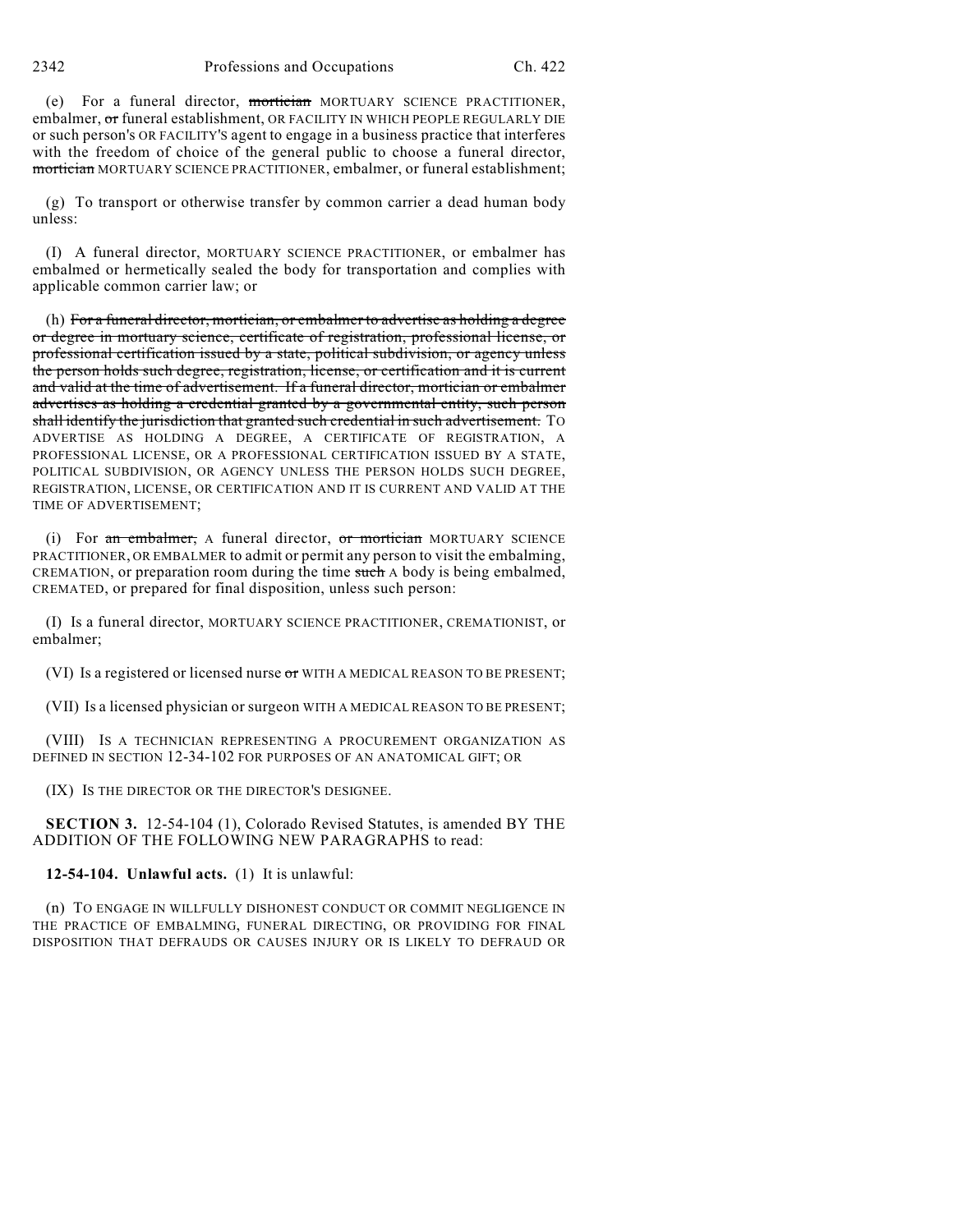(o) TO FAIL TO INCLUDE IN A CONTRACT FOR FUNERAL SERVICES THE FOLLOWING STATEMENT: "INQUIRIESREGARDING YOURFUNERALAGREEMENTMAY BE DIRECTED TO THE DEPARTMENT OF REGULATORY AGENCIES", ALONG WITH THE CURRENT ADDRESS OR TELEPHONE NUMBER OF THE DEPARTMENT OF REGULATORY AGENCIES.

**SECTION 4.** 12-54-107, Colorado Revised Statutes, is amended to read:

**12-54-107. Violations and penalties.** Any person who violates the provisions of this part 1 OR PART 3 OF THIS ARTICLE is guilty of a misdemeanor and, upon conviction, shall be punished by a fine of not more than five thousand dollars or by imprisonment in the county jail for not more than twenty-four months or by both such fine and imprisonment.

**SECTION 5.** 12-54-108 (3), the introductory portion to 12-54-108 (4), and 12-54-108 (5), Colorado Revised Statutes, are amended to read:

**12-54-108. Exceptions - safe harbor.** (3) Any A person who provides the sole service of selling or offering for sale SELLS OR OFFERS TO SELL caskets, URNS, OR OTHER FUNERAL GOODS, BUT DOES NOT PROVIDE FUNERAL SERVICES, shall not be subject to the provisions of this article.

(4) If a funeral director, MORTUARY SCIENCE PRACTITIONER, or embalmer has acted in good faith, the funeral director, MORTUARY SCIENCE PRACTITIONER, or embalmer may rely on a signed statement from a person with the right of final disposition under section 15-19-106, C.R.S., that:

(5) (a) A funeral director or embalmer MORTUARY SCIENCE PRACTITIONER may dispose of cremated remains at the expense of the person with the right of final disposition three hundred sixty-five ONE HUNDRED EIGHTY days after cremation if the funeral director has PERSON WAS given clear prior notice of this provision PARAGRAPH (a) and has given such person a reasonable opportunity to collect the cremated remains, if the funeral director or embalmer records the exact location of the disposition and the costs associated with the disposition ARE RECORDED, and the recovery of the cremated remains is possible. Recovery of costs shall be limited to a reasonable amount of the costs actually expended by the funeral director OR MORTUARY SCIENCE PRACTITIONER.

(b) If the person was cremated prior to July 1, 2003, and the funeral director OR MORTUARY SCIENCE PRACTITIONER reasonably attempts to notify the person with the right of final disposition of the provisions of this subsection  $(5)$ , the funeral director may dispose of cremated remains MAY BE DISPOSED OF in accordance with this subsection (5) notwithstanding a failure to provide the notice of the provisions of this subsection (5) to the person with the right of final disposition prior to disposing of the remains.

**SECTION 6.** 15-19-103 (7) (b), Colorado Revised Statutes, is amended to read:

**15-19-103. Definitions.** As used in this article, unless the context otherwise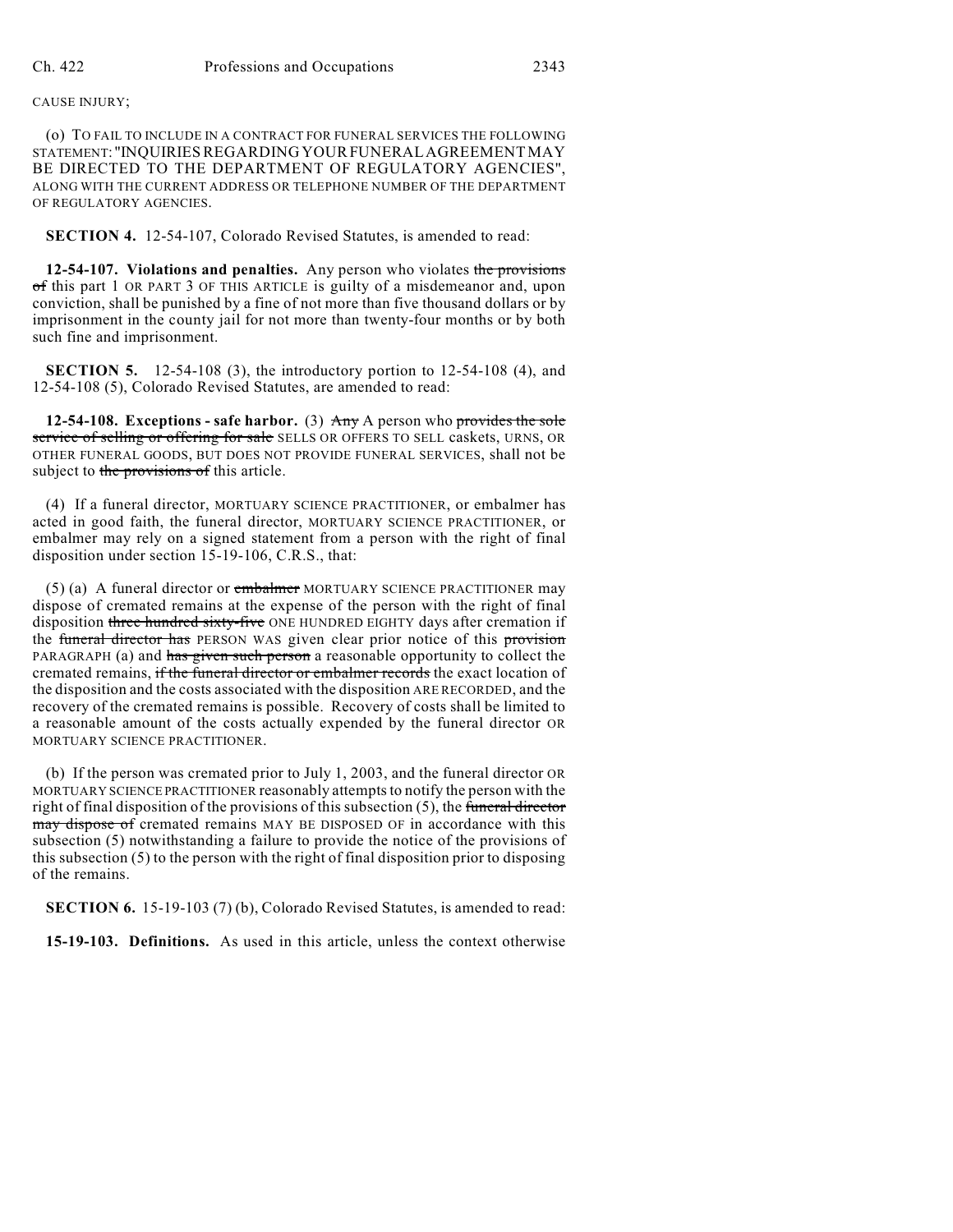requires:

 $(7)$  (b) "Third party" includes, but is not limited to, a funeral director, mortician MORTUARY SCIENCE PRACTITIONER, mortuary, crematorium, or cemetery.

**SECTION 7.** Article 19 of title 15, Colorado Revised Statutes, is amended BY THE ADDITION OF A NEW SECTION, CONTAINING A RELOCATED PROVISION, to read:

**15-19-109. [Formerly 12-54-109] Effect of criminal charges.** A person who has been arrested on suspicion of having committed, is charged with, or has been convicted of, any felony offense specified in part 1 of article 3 of title 18, C.R.S., involving the death of the deceased person, shall not direct the final disposition of the deceased person or arrange the ceremonies for the deceased person. If charges are not brought, charges are brought but dismissed, or the person charged is acquitted of the alleged crime before final disposition of the deceased person's body, this section shall not apply.

**SECTION 8. Repeal of provision being relocated.** 12-54-109, Colorado Revised Statutes, is repealed.

**SECTION 9.** Part 1 of article 54 of title 12, Colorado Revised Statutes, is amended BY THE ADDITION OF THE FOLLOWING NEW SECTIONS to read:

**12-54-110. Registration required.** (1) UNLESS PRACTICING AT A REGISTERED FUNERAL ESTABLISHMENT PURSUANT TO THIS SECTION, A PERSON SHALL NOT PRACTICE AS, OR OFFER THE SERVICES OF, A MORTUARY SCIENCE PRACTITIONER, FUNERAL DIRECTOR, OR EMBALMER, NOR SHALL THE FUNERAL ESTABLISHMENT SELL OR OFFER TO SELL FUNERAL GOODS AND SERVICES TO THE PUBLIC.

(2) (a) EACH FUNERAL ESTABLISHMENT SHALL REGISTER WITH THE DIRECTOR USING FORMS AS DETERMINED BY THE DIRECTOR. THE REGISTRATION SHALL INCLUDE, WITHOUT LIMITATION, THE FOLLOWING:

(I) THE SPECIFIC LOCATION OF THE FUNERAL ESTABLISHMENT;

(II) THE FULL NAME AND ADDRESS OF THE DESIGNEE APPOINTED PURSUANT TO SUBSECTION (3) OF THIS SECTION;

(III) THE DATE THE FUNERAL ESTABLISHMENT BEGAN DOING BUSINESS; AND

(IV) A LIST OF EACH OF THE FOLLOWING SERVICES PROVIDED AT EACH FUNERAL ESTABLISHMENT LOCATION:

(A) REFRIGERATING OR HOLDING DEAD HUMAN BODIES;

(B) EMBALMING DEAD HUMAN BODIES;

(C) TRANSPORTING DEAD HUMAN BODIES TO OR FROM THE FUNERAL ESTABLISHMENT OR THE PLACE OF FINAL DISPOSITION; AND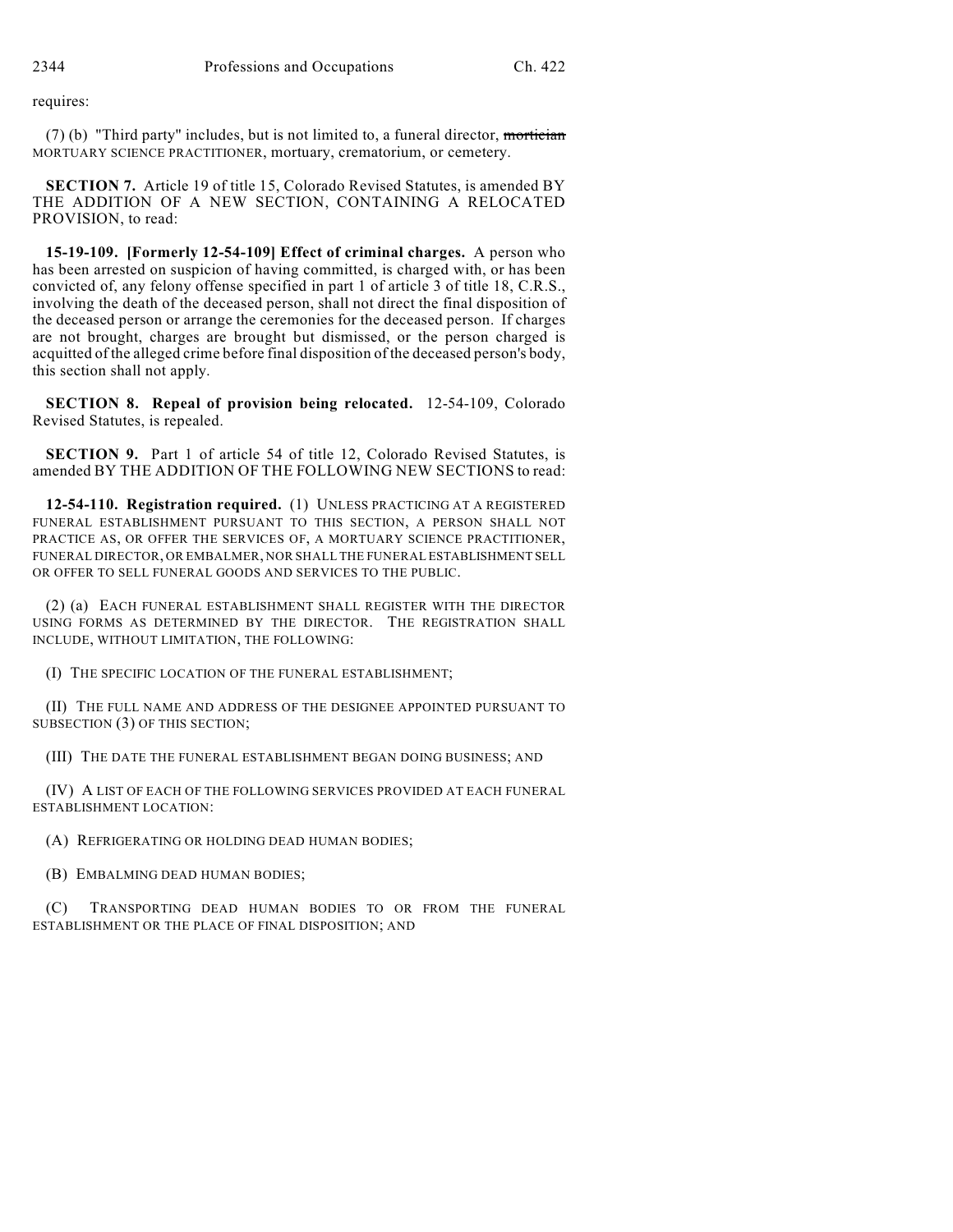(D) PROVIDING FUNERAL GOODS OR SERVICES TO THE PUBLIC.

(b) EACH FUNERAL ESTABLISHMENT REGISTRATION SHALL BE RENEWED, ACCORDING TO A SCHEDULE ESTABLISHED BY THE DIRECTOR, IN A FORM AS DETERMINED BY THE DIRECTOR.

(c) IF, AFTER INITIAL REGISTRATION, THE FUNERAL ESTABLISHMENT PROVIDES A SERVICE LISTED IN SUBPARAGRAPH (IV) OF PARAGRAPH (a) OF THIS SUBSECTION (2) THAT WAS NOT INCLUDED IN THE INITIAL REGISTRATION, THE FUNERAL ESTABLISHMENT SHALL SUBMIT AN AMENDED REGISTRATION WITHIN THIRTY DAYS AFTER BEGINNING TO PROVIDE THE NEW SERVICE.

(d) IF, AFTER INITIAL REGISTRATION, THE FUNERAL ESTABLISHMENT APPOINTS A NEW DESIGNEE, THE FUNERAL ESTABLISHMENT SHALL SUBMIT AN AMENDED REGISTRATION WITHIN THIRTY DAYS AFTER APPOINTING THE DESIGNEE.

(e) THE DIRECTOR MAY ESTABLISH REGISTRATION FEES, RENEWAL FEES, AND DELINQUENCY FEES FOR REINSTATEMENT PURSUANT TO SECTION 24-34-105,C.R.S. IF A FUNERAL ESTABLISHMENT FAILS TO RENEW THE REGISTRATION IN ACCORDANCE WITH THE SCHEDULE ESTABLISHED BY THE DIRECTOR, THE REGISTRATION SHALL EXPIRE.

(3) EACH FUNERAL ESTABLISHMENT SHALL APPOINT AN INDIVIDUAL AS THE DESIGNEE OF THE FUNERAL ESTABLISHMENT. A DESIGNEE SHALL:

(a) BE AT LEAST EIGHTEEN YEARS OF AGE;

(b) HAVE AT LEAST TWO YEARS' EXPERIENCE WORKING FOR A FUNERAL ESTABLISHMENT;

(c) BE EMPLOYED BY THE REGISTERED FUNERAL ESTABLISHMENT THAT THE DESIGNEE REPRESENTS;

(d) HAVE THE AUTHORITY WITHIN THE FUNERAL ESTABLISHMENT'S ORGANIZATION TO REQUIRE THAT PERSONNEL COMPLY WITH THIS ARTICLE; AND

(e) NOT BE DESIGNATED FOR MORE THAN ONE FUNERAL ESTABLISHMENT UNLESS THE ADDITIONAL ESTABLISHMENT IS OPERATED UNDER COMMON OWNERSHIP AND MANAGEMENT AND NO FUNERAL ESTABLISHMENT IS MORE THAN SIXTY MILES FROM ANOTHER ESTABLISHMENT HELD UNDER THE SAME OWNERSHIP CONDITIONS.

(4) THE DESIGNEE SHALL REQUIRE EACH PERSON EMPLOYED AT THE FUNERAL ESTABLISHMENT TO DEMONSTRATE EVIDENCE OF COMPLIANCE WITH SECTION 12-54-111. THE DESIGNEE SHALL RETAIN THE RECORDS OF SUCH EVIDENCE SO LONG AS THE PERSON IS EMPLOYED AT THE FUNERAL ESTABLISHMENT.

(5) THIS SECTION SHALL NOT REQUIRE THE REGISTRATION OF A NONPROFIT ORGANIZATION THAT ONLY PROVIDES EDUCATION OR SUPPORT TO AN INDIVIDUAL WHO INTENDS TO PROVIDE FOR FINAL DISPOSITION OF A DEAD HUMAN BODY.

**12-54-111. Title protection.** (1) A PERSON SHALL NOT ADVERTISE, REPRESENT,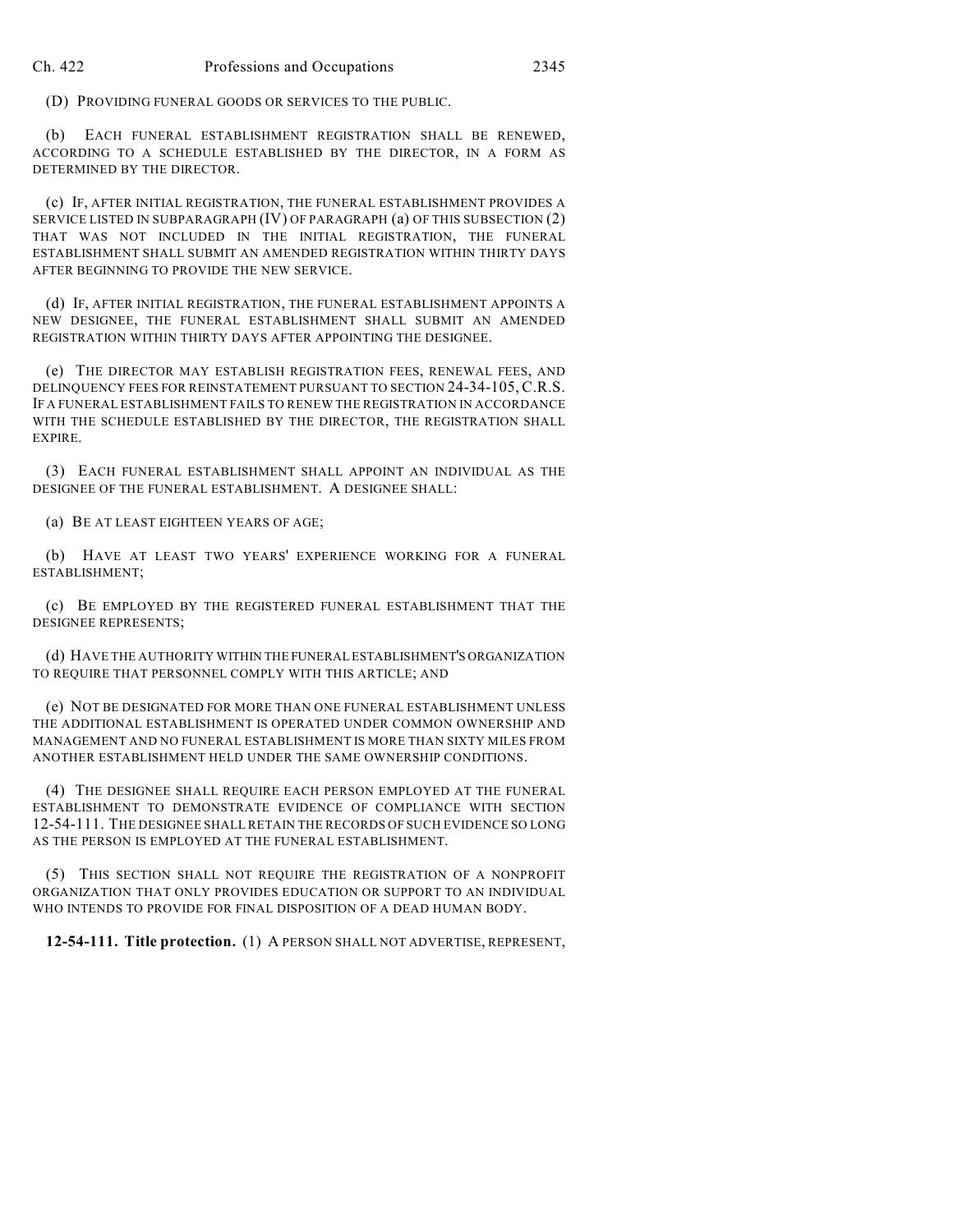OR HOLD ONESELF OUT AS OR USE THE TITLE OF A MORTUARY SCIENCE PRACTITIONER UNLESS THE APPLICANT:

(a) HAS AT LEAST TWO THOUSAND HOURS PRACTICING OR INTERNING AS A MORTUARY SCIENCE PRACTITIONER, INCLUDING, WITHOUT LIMITATION, EXPERIENCE IN CREMATION AND EMBALMING;

(b) HAS GRADUATED WITH A DEGREE IN MORTUARY SCIENCE FROM A SCHOOL OF HIGHER EDUCATION ACCREDITED BY THE AMERICAN BOARD OF FUNERAL SERVICE EDUCATION OR ITS SUCCESSOR, IF THE SUCCESSOR IS APPROVED BY THE DIRECTOR; AND

(c) HAS TAKEN THE MORTUARY SCIENCE TEST, KNOWN AS THE NATIONAL BOARD EXAMINATION, ADMINISTERED BY THE INTERNATIONAL CONFERENCE OF FUNERAL SERVICE EXAMINING BOARDS OR ITS SUCCESSOR, IF THE SUCCESSOR IS APPROVED BY THE DIRECTOR, AND RECEIVED A PASSING SCORE.

(2) A PERSON SHALL NOT ADVERTISE, REPRESENT, OR HOLD ONESELF OUT AS OR USE THE TITLE OF A FUNERAL DIRECTOR UNLESS THE APPLICANT:

(a) HAS AT LEAST TWO THOUSAND HOURS PRACTICING OR INTERNING AS A FUNERAL DIRECTOR; AND

(b) HAS DIRECTED AT LEAST FIFTY FUNERALS OR GRAVESIDE SERVICES.

(3) A PERSON SHALL NOT ADVERTISE, REPRESENT, OR HOLD ONESELF OUT AS OR USE THE TITLE OF AN EMBALMER UNLESS THE APPLICANT:

(a) HAS AT LEAST FOUR THOUSAND HOURS PRACTICING OR INTERNING AS AN EMBALMER; AND

(b) HAS EMBALMED AT LEAST FIFTY DEAD HUMAN BODIES.

(4) FOR PURPOSES OF THIS SECTION, INTERN OR PRACTICE HOURS FROM COLORADO OR ANY OTHER STATE SHALL MEET THE STANDARDS SET BY THIS SECTION.

**12-54-112. Standards of practice - embalming - transporting.** (1) A FUNERAL ESTABLISHMENT THAT PERFORMS EMBALMING SHALL:

(a) MAINTAIN A SANITARY PREPARATION ROOM WITH SANITARY FLOORING, DRAINAGE, AND VENTILATION;

(b) EMPLOY UNIVERSAL BIOLOGICAL HAZARD PRECAUTIONS;

(c) EMPLOY REASONABLE CARE TO MINIMIZE THE RISK OF TRANSMITTING COMMUNICABLE DISEASES FROM DEAD HUMAN BODIES;

(d) BE EQUIPPED WITH INSTRUMENTS AND SUPPLIES NECESSARY TO PROTECT THE HEALTH AND SAFETY OF THE PUBLIC AND EMPLOYEES OF THE FUNERAL ESTABLISHMENT; AND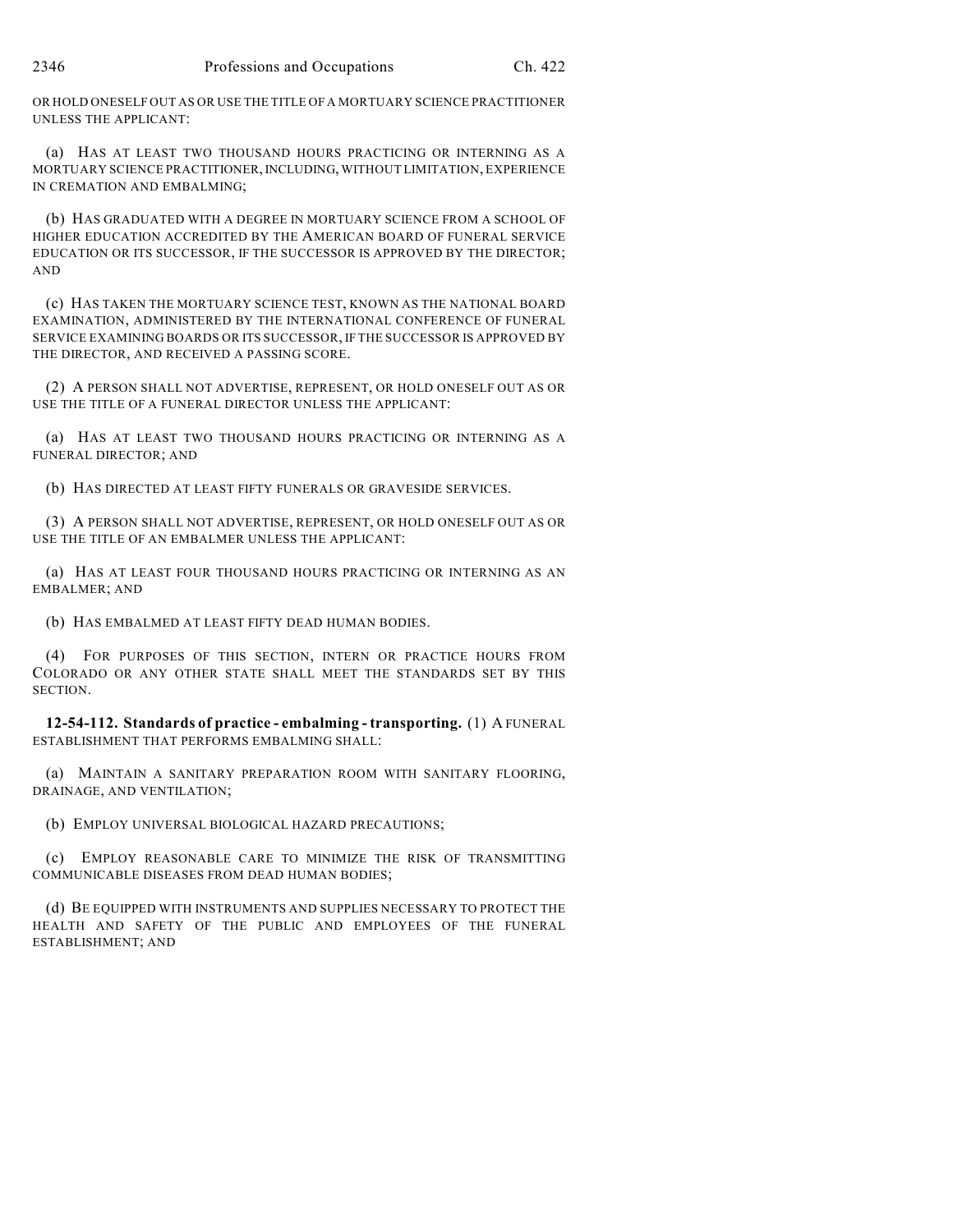(e) TRANSPORT DEAD HUMAN BODIES IN A SAFE AND SANITARY MANNER.

(2) A FUNERAL ESTABLISHMENT THAT TRANSPORTS DEAD HUMAN BODIES SHALL:

(a) USE A MOTOR VEHICLE THAT IS APPROPRIATE FOR THE TRANSPORTATION OF A DEAD HUMAN BODY; AND

(b) TRANSPORT DEAD HUMAN BODIES IN A SAFE AND SANITARY MANNER.

(3) A FUNERAL ESTABLISHMENT SHALL REMOVE ANY IMPLANTED DEVICE IN A DEAD HUMAN BODY BEFORE TRANSPORTING THE BODY TO A CREMATORY.

**SECTION 10.** Article 54 of title 12, Colorado Revised Statutes, is amended BY THE ADDITION OF THE FOLLOWING NEW PARTS to read:

## PART 3 **CREMATION**

**12-54-301. Unlawful acts.** (1) IT IS UNLAWFUL FOR A CREMATIONIST:

(a) TO DISCRIMINATE BECAUSE OF RACE, CREED, COLOR, RELIGION, SEX, MARITAL STATUS, SEXUAL ORIENTATION, OR NATIONAL ORIGIN IN THE PROVISION OF FUNERAL SERVICES;

(b) TO APPROVE OR CAUSE THE FINAL DISPOSITION OF A DEAD HUMAN BODY IN VIOLATION OF THIS ARTICLE;

(c) TO ENGAGE IN A BUSINESS PRACTICE THAT INTERFERES WITH THE FREEDOM OF CHOICE OF THE GENERAL PUBLIC TO CHOOSE A FUNERAL DIRECTOR, MORTUARY SCIENCE PRACTITIONER, CREMATIONIST, EMBALMER, OR FUNERAL ESTABLISHMENT;

(d) TO ADVERTISE AS HOLDING A DEGREE, A CERTIFICATE OF REGISTRATION, A PROFESSIONAL LICENSE, OR A PROFESSIONAL CERTIFICATION ISSUED BY A STATE, POLITICAL SUBDIVISION, OR AGENCY UNLESS THE PERSON HOLDS SUCH DEGREE, REGISTRATION, LICENSE, OR CERTIFICATION AND IT IS CURRENT AND VALID AT THE TIME OF ADVERTISEMENT;

(e) TO ADMIT OR PERMIT ANY PERSON TO VISIT THE CREMATORY OR PREPARATION ROOM DURING THE TIME A BODY IS BEING CREMATED OR PREPARED FOR FINAL DISPOSITION UNLESS SUCH PERSON:

(I) IS A FUNERAL DIRECTOR, MORTUARY SCIENCE PRACTITIONER, OR CREMATIONIST;

(II) IS AN AUTHORIZED EMPLOYEE OF A CREMATORY;

(III) HAS THE WRITTEN CONSENT OF THE NEXT OF KIN OF THE DECEASED PERSON OR OF A PERSON HAVING LEGAL AUTHORITY TO GIVE CONSENT IN THE ABSENCE OF ANY NEXT OF KIN;

(IV) ENTERS BY ORDER OF A COURT OF COMPETENT JURISDICTION OR A PEACE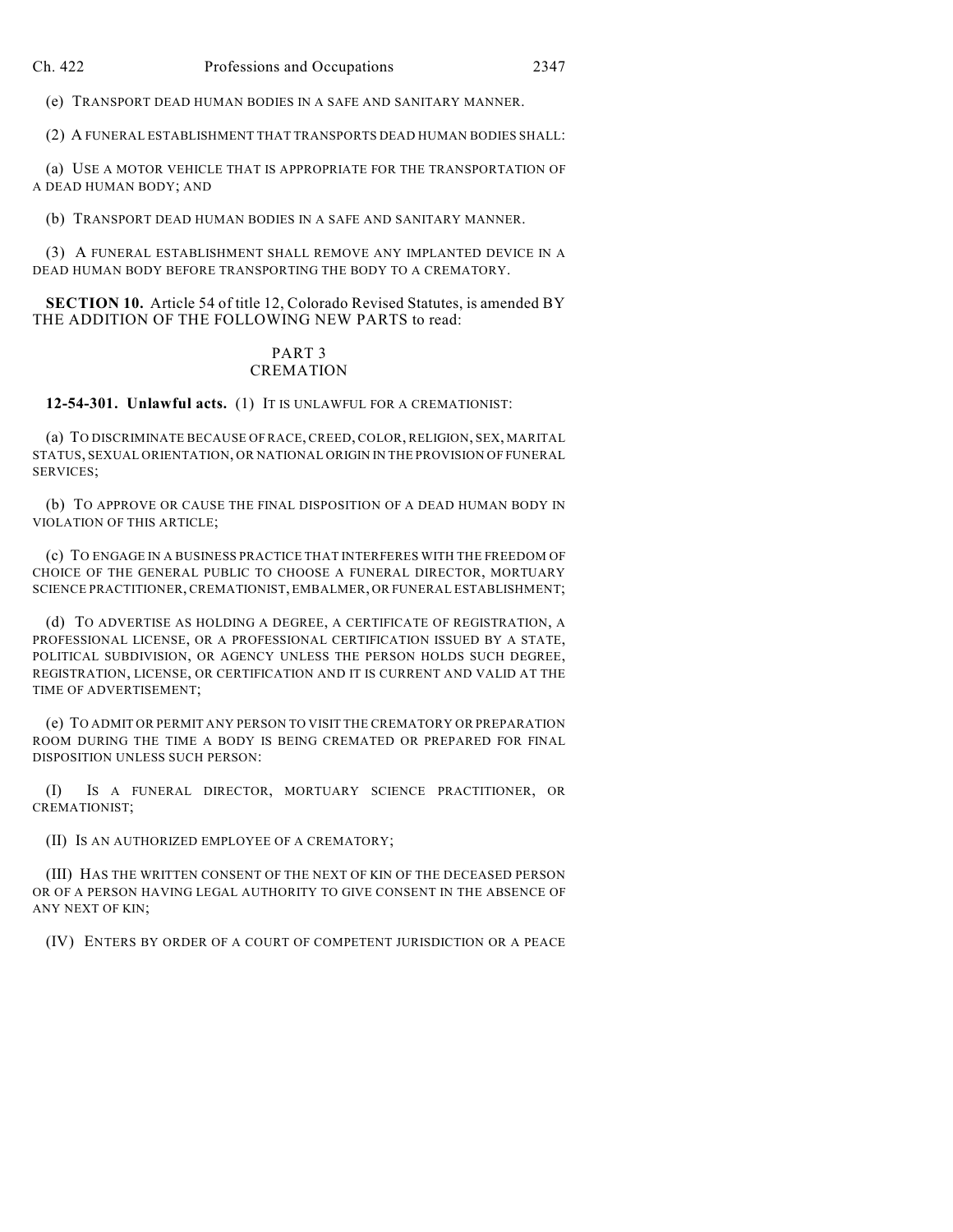OFFICER LEVEL I, Ia, II, III, OR IIIa;

(V) IS A STUDENT OR INTERN ENROLLED IN A MORTUARY SCIENCE PROGRAM;

(VI) IS A REGISTERED OR LICENSED NURSE WITH A MEDICAL REASON TO BE PRESENT;

(VII) IS A LICENSED PHYSICIAN OR SURGEON WITH A MEDICAL REASON TO BE PRESENT;

(VIII) IS A TECHNICIAN REPRESENTING A PROCUREMENT ORGANIZATION AS DEFINED IN SECTION 12-34-102 FOR PURPOSES OF AN ANATOMICAL GIFT; OR

(IX) IS THE DIRECTOR OR THE DIRECTOR'S DESIGNEE;

(f) TO REFUSE TO PROPERLY AND PROMPTLY RELEASE A DEAD HUMAN BODY TO THE CUSTODY OF THE PERSON WHO HAS THE LEGAL RIGHT TO EFFECT SUCH RELEASE, WHETHER OR NOT ANY COSTS HAVE BEEN PAID, UNLESS THERE IS A GOOD FAITH DISPUTE OVER WHO CONTROLS THE RIGHT OF FINAL DISPOSITION;

(g) TO CREMATE A DEAD HUMAN BODY WITHOUT OBTAINING PERMISSION FROM THE PERSON WITH THE RIGHT OF FINAL DISPOSITION;

(h) TO PROHIBIT, HINDER, OR RESTRICT, OR ATTEMPT TO PROHIBIT, HINDER, OR RESTRICT, THE FOLLOWING:

(I) THE OFFERING OR ADVERTISING OF IMMEDIATE CREMATION, ADVANCE FUNERAL ARRANGEMENTS, LOW-COST FUNERALS, OR LOW-COST CREMATIONS;

(II) ARRANGEMENTS BETWEEN MEMORIAL SOCIETIES AND FUNERAL INDUSTRY MEMBERS; OR

(III) A FUNERAL SERVICE INDUSTRY MEMBER FROM DISCLOSING ACCURATE INFORMATION CONCERNING FUNERAL MERCHANDISE AND SERVICES;

(i) TO CREMATE A DEAD HUMAN BODY IN A FACILITY UNLESS THE FACILITY IS REGISTERED PURSUANT TO SECTION 12-54-303;

(j) TO REFUSE TO ACCEPT A DEAD HUMAN BODY THAT IS NOT IN A CASKET OR TO REQUIRE A DEAD HUMAN BODY TO BE PLACED IN A CASKET AT ANY TIME;

(k) TO PERFORM SERVICES BEYOND A CREMATIONIST'S COMPETENCY, TRAINING, OR EDUCATION;

(l) TO ENGAGE IN WILLFULLY DISHONEST CONDUCT OR COMMIT NEGLIGENCE IN THE PRACTICE OF CREMATION OR PROVIDING FOR FINAL DISPOSITION THAT DEFRAUDS OR CAUSES INJURY OR IS LIKELY TO DEFRAUD OR CAUSE INJURY.

(2) FOR PURPOSES OF THIS SECTION ONLY, "NEXT OF KIN" SHALL NOT INCLUDE ANY PERSON WHO IS ARRESTED ON SUSPICION OF HAVING COMMITTED, IS CHARGED WITH, OR HAS BEEN CONVICTED OF, ANY FELONY OFFENSE SPECIFIED IN PART 1 OF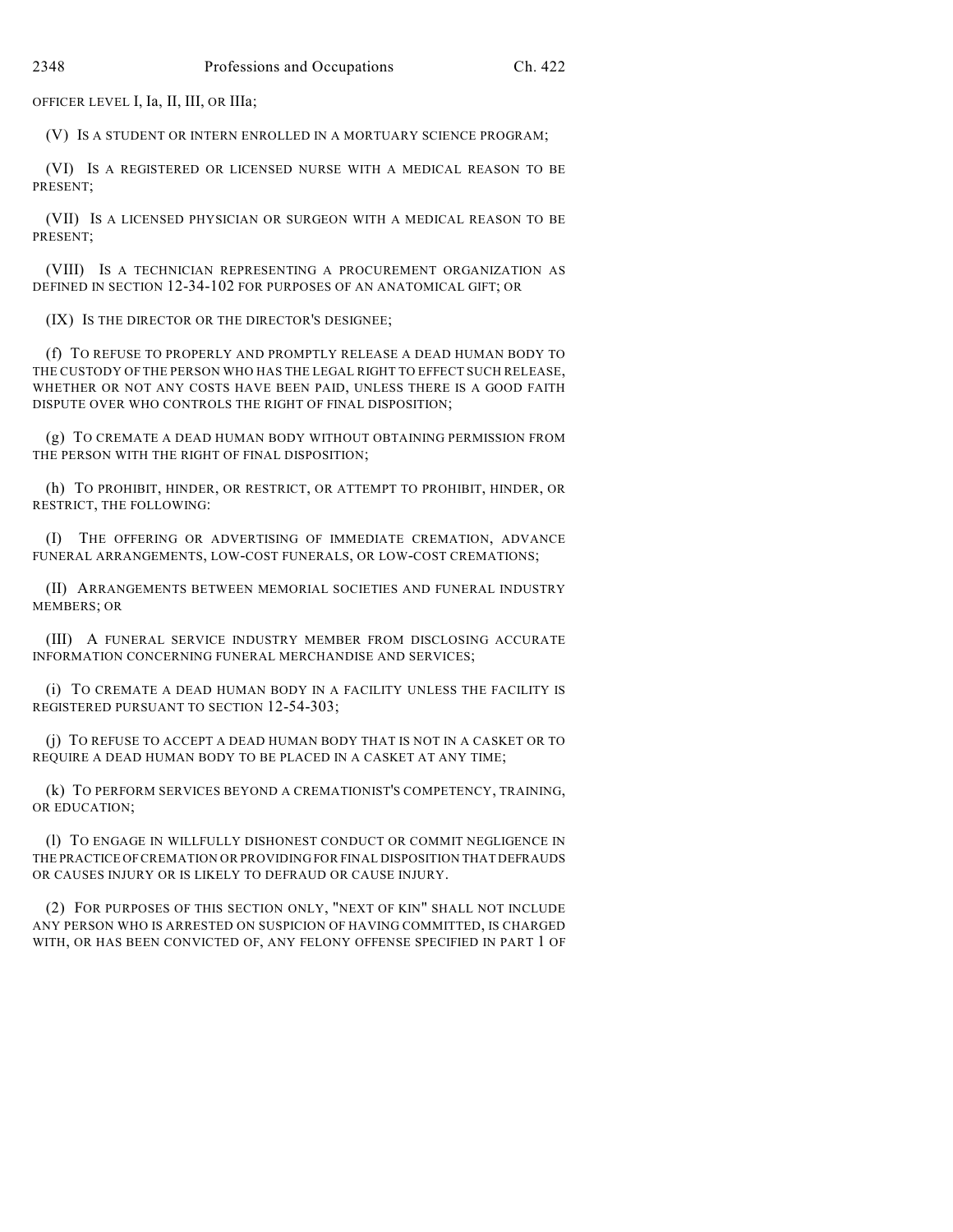ARTICLE 3 OF TITLE 18, C.R.S., INVOLVING THE DEATH OF THE DECEASED PERSON. THIS SUBSECTION (2) SHALL NOT APPLY IF CHARGES ARE NOT BROUGHT, CHARGES ARE BROUGHT BUT DISMISSED, OR THE PERSON CHARGED IS ACQUITTED OF THE ALLEGED CRIME BEFORE FINAL DISPOSITION OF THE DECEASED PERSON'S BODY.

**12-54-302. Exceptions - safe harbor.** (1) IF A CREMATIONIST HAS ACTED IN GOOD FAITH, THE CREMATIONIST MAY RELY ON A SIGNED STATEMENT FROM A PERSON WITH THE RIGHT OF FINAL DISPOSITION UNDER SECTION 15-19-106, C.R.S., THAT:

(a) THE PERSON KNOWS OF NO DOCUMENT EXPRESSING THE DECEASED PERSON'S WISHES FOR FINAL DISPOSITION THAT QUALIFIES TO DIRECT THE FINAL DISPOSITION UNDER SECTION 15-19-104, C.R.S.;

(b) THE PERSON HAS MADE A REASONABLE EFFORT UNDER SECTION 15-19-106, C.R.S., TO CONTACT EACH PERSON WITH THE RIGHT OF FINAL DISPOSITION AND TO LEARN HIS OR HER WISHES; AND

(c) THE PERSON KNOWS OF NO OBJECTIONS TO THE FINAL DISPOSITION.

(2) (a) A CREMATIONIST MAY DISPOSE OF CREMAINS AT THE EXPENSE OF THE PERSON WITH THE RIGHT OF FINAL DISPOSITION ONE HUNDRED EIGHTY DAYS AFTER CREMATION IF THE PERSON WAS GIVEN CLEAR PRIOR NOTICE OF THIS PARAGRAPH (a) AND A REASONABLE OPPORTUNITY TO COLLECT THE CREMAINS, THE EXACT LOCATION OF THE DISPOSITION AND THE COSTS ASSOCIATED WITH THE DISPOSITION ARE RECORDED, AND THE RECOVERY OF THE CREMAINS IS POSSIBLE. RECOVERY OF COSTS SHALL BE LIMITED TO A REASONABLE AMOUNT OF THE COSTS ACTUALLY EXPENDED BY THE CREMATIONIST.

(b) IF THE DECEASED WAS CREMATED PRIOR TO JULY 1, 2003, AND THE CREMATIONIST REASONABLY ATTEMPTS TO NOTIFY THE PERSON WITH THE RIGHT OF FINAL DISPOSITION OF THE PROVISIONS OF THIS SUBSECTION (2), THE CREMAINS MAY BE DISPOSED OF IN ACCORDANCE WITH THIS SUBSECTION (2), NOTWITHSTANDING A FAILURE TO PROVIDE THE NOTICE OFTHE PROVISIONS OF THIS SUBSECTION (2) TO THE PERSON WITH THE RIGHT OF FINAL DISPOSITION PRIOR TO DISPOSING OF THE REMAINS.

(3) (a) THIS PART 3 SHALL NOT APPLY TO, NOR INTERFERE WITH, ANY CUSTOM OR RITE OFA RELIGIOUS SECT IN THE FINAL DISPOSITION OF ITS DEAD, AND THE MEMBERS AND FOLLOWERS OF SUCH RELIGIOUS SECT MAY CONTINUE TO CARE FOR, PREPARE, AND CREMATE THE BODIES OF DECEASED MEMBERS OF THE RELIGIOUS SECT IF THE DEAD HUMAN BODY IS REFRIGERATED, FROZEN, OR CREMATED WITHIN SEVEN DAYS AFTER DEATH.

(b) IF A DEAD HUMAN BODY IS REFRIGERATED PURSUANT TO PARAGRAPH (a) OF THIS SUBSECTION (3), THE BODY SHALL BE CREMATED WITHIN THIRTY DAYS AFTER DEATH UNLESS THE CORONER AUTHORIZES OTHERWISE IN WRITING. THE CORONER SHALL NOT PERMIT AN EXCEPTION TO THIS PARAGRAPH (b) UNLESS THE APPLICANT CAN DEMONSTRATE A LEGITIMATE DELAY CAUSED BY UNFORESEEN, UNCONTROLLABLE CIRCUMSTANCES OR BY A CRIMINAL INVESTIGATION.

**12-54-303. Registration required.** (1) UNLESS PRACTICING AT A REGISTERED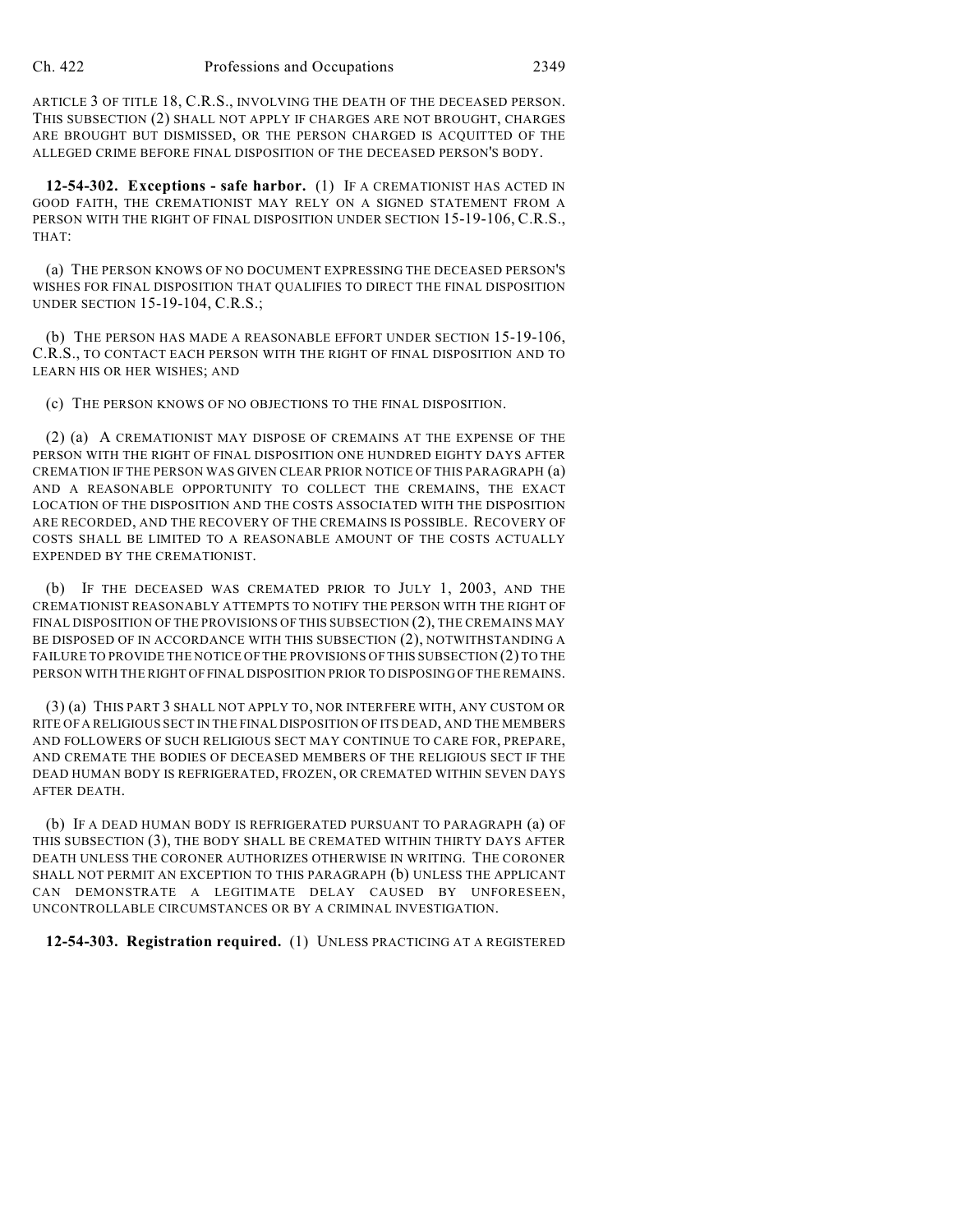CREMATORY PURSUANT TO THIS SECTION, A PERSON SHALL NOT PRACTICE AS, OR OFFER THE SERVICES OF, A CREMATIONIST, NOR SHALL THE CREMATORY SELL OR OFFER TO SELL FUNERAL GOODS AND SERVICES TO THE PUBLIC.

(2) (a) EACH CREMATORY SHALL REGISTER WITH THE DIRECTOR USING FORMS AS DETERMINED BY THE DIRECTOR. THE REGISTRATION SHALL INCLUDE, WITHOUT LIMITATION, THE FOLLOWING:

(I) THE SPECIFIC LOCATION OF THE CREMATORY;

(II) THE FULL NAME AND ADDRESS OF THE DESIGNEE APPOINTED PURSUANT TO SUBSECTION (3) OF THIS SECTION;

(III) THE DATE THE CREMATORY BEGAN DOING BUSINESS; AND

(IV) A LIST OF EACH OF THE FOLLOWING SERVICES PROVIDED AT EACH CREMATORY LOCATION:

(A) REFRIGERATING OR HOLDING DEAD HUMAN BODIES;

(B) TRANSPORTING DEAD HUMAN BODIES TO OR FROM THE CREMATORY OR THE PLACE OF FINAL DISPOSITION;

(C) PROVIDING FUNERAL GOODS OR SERVICES TO THE PUBLIC; AND

(D) CREMATING DEAD HUMAN BODIES.

(b) EACH CREMATORY REGISTRATION SHALL BE RENEWED, ACCORDING TO A SCHEDULE ESTABLISHED BY THE DIRECTOR, IN A FORM AS DETERMINED BY THE DIRECTOR.

(c) IF, AFTER INITIAL REGISTRATION, THE CREMATORY PROVIDES A SERVICE LISTED IN SUBPARAGRAPH (IV) OF PARAGRAPH (a) OF THIS SUBSECTION (2) THAT WAS NOT INCLUDED IN THE INITIAL REGISTRATION, THE CREMATORY SHALL SUBMIT AN AMENDED REGISTRATION WITHIN THIRTY DAYS AFTER BEGINNING TO PROVIDE THE NEW SERVICE.

(d) IF, AFTER INITIAL REGISTRATION, THE CREMATORY APPOINTS A NEW DESIGNEE, THE CREMATORY SHALL SUBMIT AN AMENDED REGISTRATION WITHIN THIRTY DAYS AFTER APPOINTING THE DESIGNEE.

(e) THE DIRECTOR MAY ESTABLISH REGISTRATION FEES, RENEWAL FEES, AND DELINQUENCY FEES FOR REINSTATEMENT PURSUANT TO SECTION 24-34-105,C.R.S. IF A CREMATORY FAILS TO RENEW THE REGISTRATION IN ACCORDANCE WITH THE SCHEDULE ESTABLISHED BY THE DIRECTOR, THE REGISTRATION SHALL EXPIRE.

(3) EACH CREMATORY SHALL APPOINT AN INDIVIDUAL AS THE DESIGNEE OF THE CREMATORY. A DESIGNEE SHALL:

(a) BE AT LEAST EIGHTEEN YEARS OF AGE;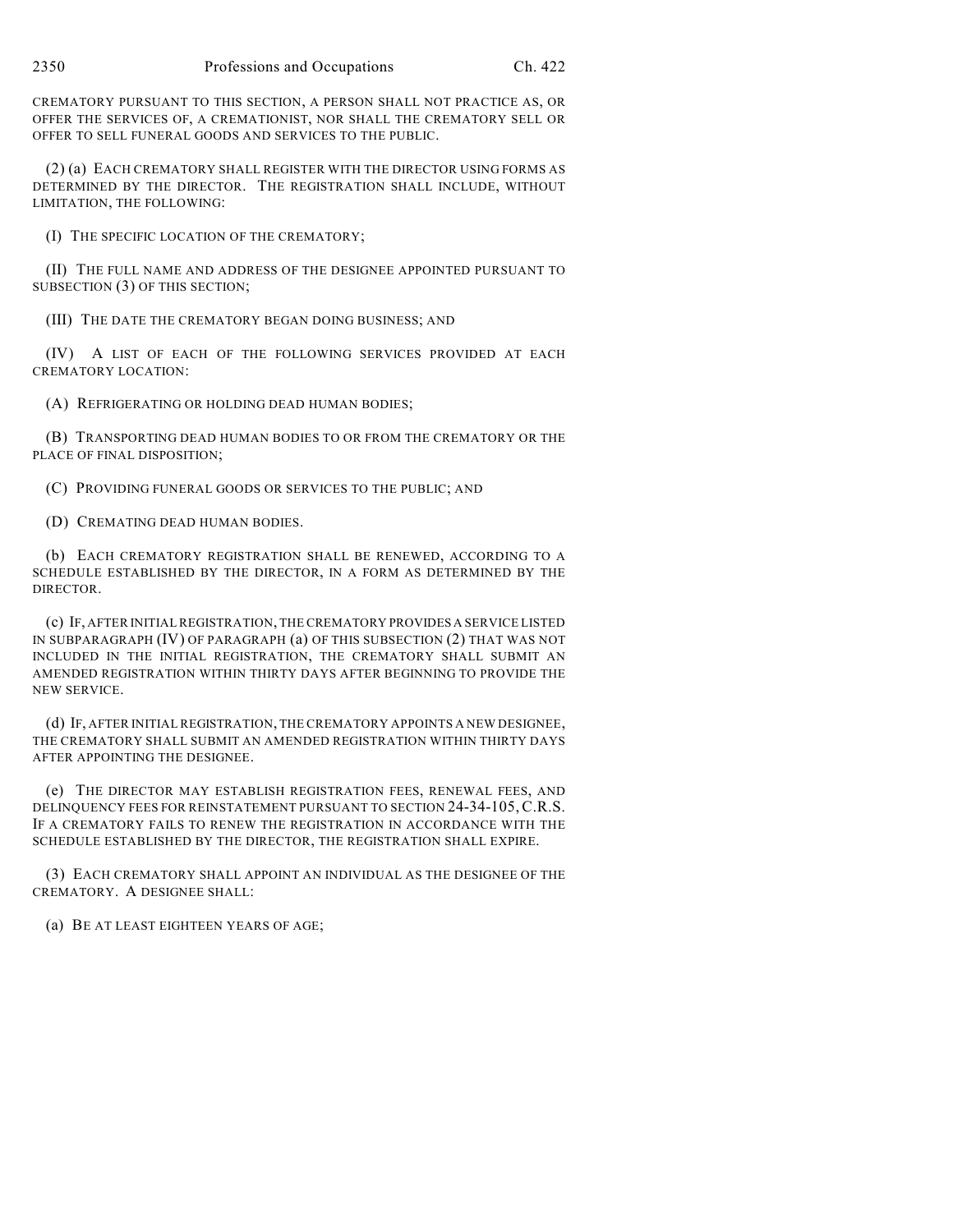(b) HAVE AT LEAST TWO YEARS' EXPERIENCE WORKING FOR A CREMATORY;

(c) BE EMPLOYED BY THE REGISTERED CREMATORY THAT THE DESIGNEE REPRESENTS;

(d) HAVE THE AUTHORITY WITHIN THE CREMATORY'S ORGANIZATION TO REQUIRE THAT PERSONNEL COMPLY WITH THIS ARTICLE; AND

(e) NOT BE DESIGNATED FOR MORE THAN ONE CREMATORY UNLESS THE ADDITIONAL ESTABLISHMENT IS OPERATED UNDER COMMON OWNERSHIP AND MANAGEMENT AND NO CREMATORY IS MORE THAN SIXTY MILES FROM ANOTHER ESTABLISHMENT HELD UNDER THE SAME OWNERSHIP CONDITIONS.

(4) THE DESIGNEE SHALL REQUIRE EACH PERSON EMPLOYED AT THE CREMATORY TO DEMONSTRATE EVIDENCE OF COMPLIANCE WITH SECTION 12-54-304. THE DESIGNEE SHALL RETAIN THE RECORDS OF SUCH EVIDENCE SO LONG AS THE PERSON IS EMPLOYED AT THE CREMATORY.

(5) THIS SECTION SHALL NOT REQUIRE THE REGISTRATION OF A NONPROFIT ORGANIZATION THAT ONLY PROVIDES EDUCATION OR SUPPORT TO AN INDIVIDUAL WHO INTENDS TO PROVIDE FOR FINAL DISPOSITION OF A DEAD HUMAN BODY.

**12-54-304. Title protection.** A PERSON SHALL NOT ADVERTISE, REPRESENT, OR HOLD ONESELF OUT AS OR USE THE TITLE OF A CREMATIONIST UNLESS THE APPLICANT HAS AT LEAST FIVE HUNDRED HOURS PRACTICING OR INTERNING AS A CREMATIONIST AND HAS CREMATED AT LEAST FIFTY DEAD HUMAN BODIES.

**12-54-305. Records and receipts.** (1) THE CREMATORY SHALL FURNISH TO A PERSON WHO DELIVERS HUMAN REMAINS TO THE CREMATORY A RECEIPT, WHICH SHALL BE SIGNED BY BOTH THE CREMATORY'S REPRESENTATIVE AND THE PERSON WHO DELIVERS THE HUMAN REMAINS. THE CREMATORY SHALL RETAIN A COPY OF THE RECEIPT IN ITS RECORDS PURSUANT TO SUBSECTION (3) OF THIS SECTION. THE RECEIPT SHALL INCLUDE THE FOLLOWING:

(a) THE DATE AND TIME OF THE DELIVERY;

(b) THE TYPE OF CASKET OR ALTERNATIVE CONTAINER THAT WAS DELIVERED;

(c) THE NAME OF THE PERSON WHO DELIVERED THE HUMAN REMAINS;

(d) THE NAME OF ANY BUSINESS WITH WHICH THE PERSON DELIVERING THE HUMAN REMAINS IS AFFILIATED;

(e) THE NAME OF THE PERSON WHO RECEIVED THE HUMAN REMAINS ON BEHALF OF THE CREMATORY; AND

(f) THE NAME OF THE DECEDENT.

(2) UPON RELEASE OF CREMAINS, THE CREMATORY SHALL FURNISH TO THE PERSON WHO RECEIVES THE CREMAINS A RECEIPT, SIGNED BY BOTH THE CREMATORY'S REPRESENTATIVE AND THE PERSON WHO RECEIVES THE CREMAINS.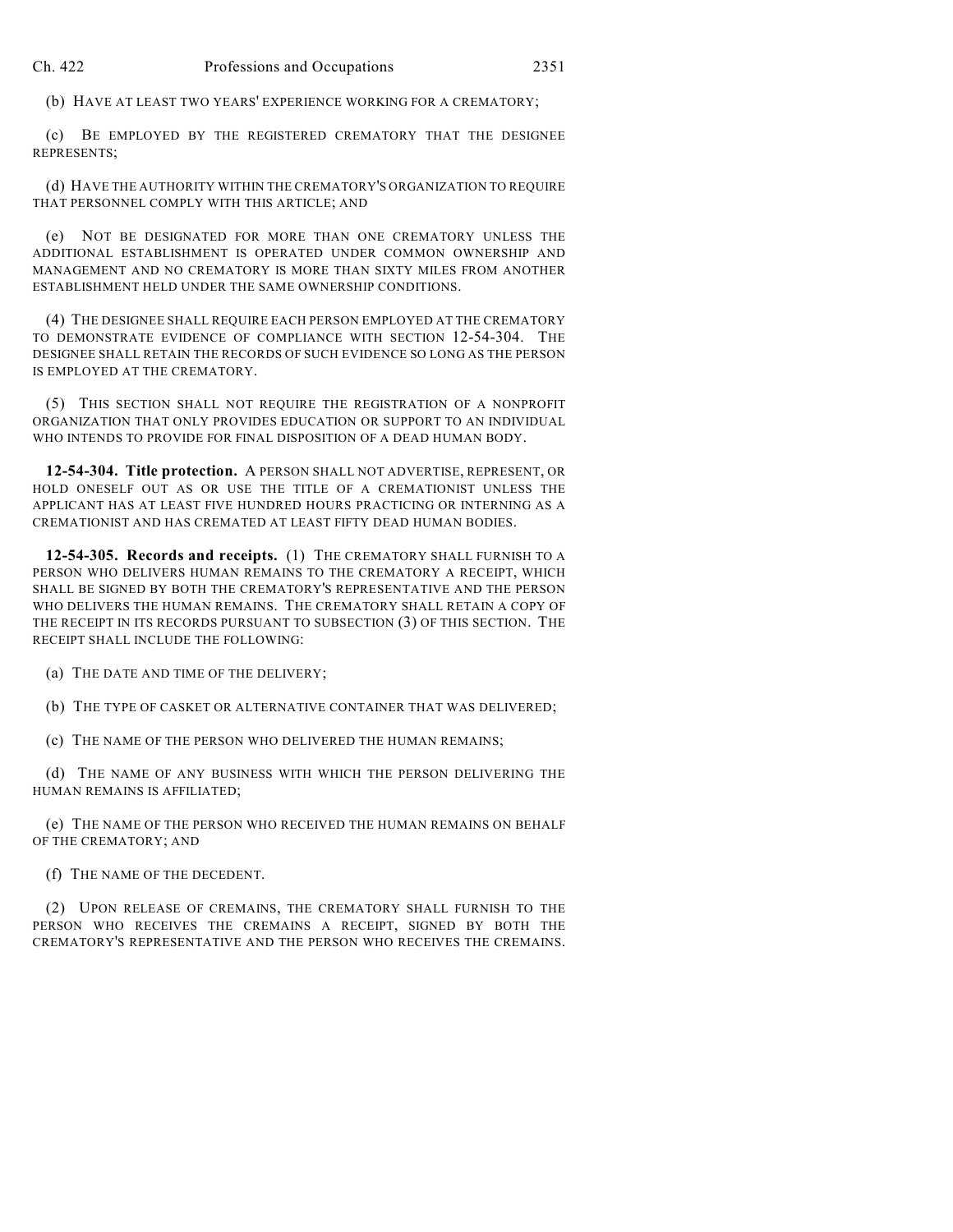THE CREMATORY SHALL RETAIN A COPY OF THE RECEIPT IN ITS RECORDS PURSUANT TO SUBSECTION (1) OF THIS SECTION. THE RECEIPT SHALL INCLUDE THE FOLLOWING:

(a) THE DATE AND TIME OF THE RELEASE;

(b) THE NAME OF THE PERSON TO WHOM THE CREMAINS WERE RELEASED;

(c) THE NAME OF THE PERSON WHO RELEASED THE CREMAINS ON BEHALF OF THE CREMATORY; AND

(d) THE NAME OF THE DECEDENT.

(3) A CREMATORY SHALL MAINTAIN, FOR AT LEAST FIVE YEARS AND AVAILABLE AT THE REGISTERED LOCATION, A PERMANENT RECORD OF EACH CREMATION OCCURRING AT THE FACILITY AND COPIES OF THE RECEIPTS REQUIRED BY THIS SECTION.

**12-54-306. Limited liability.** A CREMATORY SHALL NOT BE LIABLE FOR ANY VALUABLES DELIVERED TO THE CREMATORY IF THE CREMATORY EXERCISED REASONABLE CARE IN HANDLING AND PROTECTING THE VALUABLES.

**12-54-307. Standards of practice - cremating.** (1) A CREMATORY SHALL:

(a) MAINTAIN A RETORT OR CREMATORY CHAMBER THAT IS OPERATED AT ALL TIMES IN A SAFE AND SANITARY MANNER;

(b) EMPLOY REASONABLE CARE TO MINIMIZE THE RISK OF TRANSMITTING COMMUNICABLE DISEASES FROM DEAD HUMAN BODIES;

(c) BE EQUIPPED WITH INSTRUMENTS AND SUPPLIES NECESSARY TO PROTECT THE HEALTH AND SAFETY OF THE PUBLIC AND EMPLOYEES OF THE CREMATORY; AND

(d) TRANSPORT DEAD HUMAN BODIES IN A SAFE AND SANITARY MANNER.

(2) (a) A CREMATORY SHALL NOT CREMATE A DEAD HUMAN BODY UNLESS THE CREMATORY HAS OBTAINED A STATEMENT CONTAINING THE FOLLOWING FROM A FUNERAL ESTABLISHMENT, FUNERAL DIRECTOR, MORTUARY SCIENCE PRACTITIONER, OR THE PERSON WITH THE RIGHT OF FINAL DISPOSITION:

(I) THE IDENTITY OF THE DECEDENT;

(II) THE DATE OF DEATH;

(III) AUTHORIZATION TO CREMATE THE DEAD HUMAN BODY;

(IV) THE NAME OF THE PERSON AUTHORIZING CREMATION AND AN AFFIDAVIT OR OTHER DOCUMENT IN COMPLIANCE WITH ARTICLE 19 OF TITLE 15, C.R.S., THAT THE AUTHORIZATION COMPLIES WITH ARTICLE 19 OF TITLE 15, C.R.S.;

(V) A STATEMENT THAT THE DEAD HUMAN BODY DOES NOT CONTAIN AN IMPLANTED DEVICE;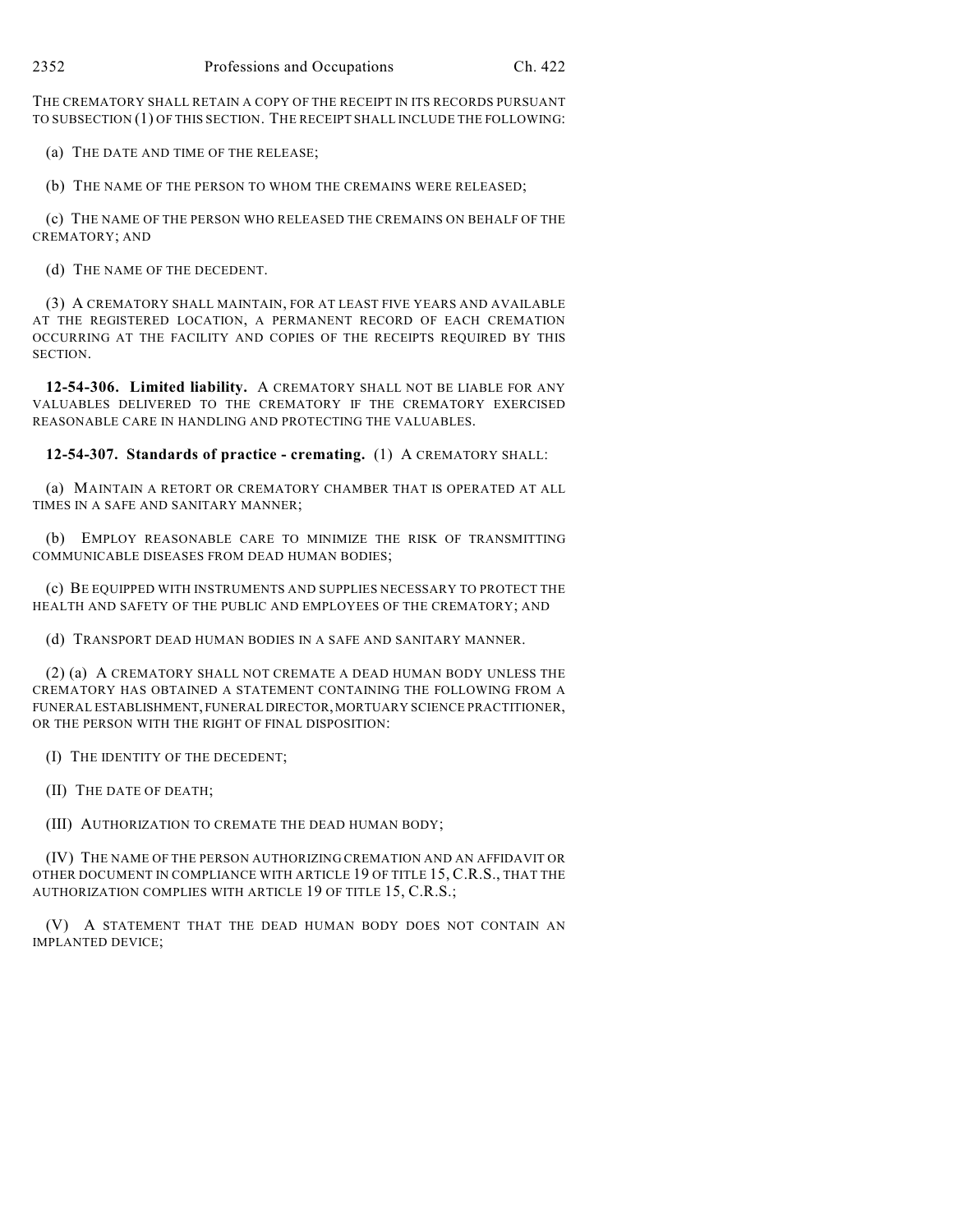(VI) THE NAME OF THE PERSON AUTHORIZED TO RECEIVE THE CREMAINS;

(VII) A LIST OF ITEMS DELIVERED TO THE CREMATORY ALONG WITH THE DEAD HUMAN BODY;

(VIII) A STATEMENT AS TO WHETHER THE NEXT OF KIN HAS MADE ARRANGEMENTS FOR A VIEWING OR SERVICE BEFORE CREMATION AND THE DATE AND TIME OF ANY VIEWING OR SERVICE;

(IX) A COPY OF THE DEATH CERTIFICATE; AND

(X) A SIGNATURE OF A REPRESENTATIVE OF ANY FUNERAL ESTABLISHMENT OR THE NEXT OF KIN MAKING ARRANGEMENTS FOR CREMATION THAT THE REPRESENTATIVE HAS NO ACTUAL KNOWLEDGE THAT CONTRADICTS ANY INFORMATION REQUIRED BY THIS PARAGRAPH (a).

(b) A PERSON WHO SIGNS THE STATEMENT REQUIRED BY PARAGRAPH (a) OF THIS SUBSECTION (2) SHALL WARRANT THE TRUTHFULNESS OF THE FACTS CONTAINED THEREIN. A PERSON WHO SIGNS THE STATEMENT WITH ACTUAL KNOWLEDGE TO THE CONTRARY SHALL BE CIVILLY LIABLE.

(3) (a) THE DEAD HUMAN BODY SHALL BE HELD IN A CREMATION CONTAINER AND SHALL NOT BE REMOVED.

(b) THE DEAD HUMAN BODY SHALL BE CREMATED IN A CREMATION CONTAINER.

(c) A CREMATION CONTAINER SHALL:

(I) BE COMPOSED OF COMBUSTIBLE MATERIALS SUITABLE FOR CREMATION;

(II) BE ABLE TO BE CLOSED IN ORDER TO PROVIDE A COMPLETE COVERING FOR THE DEAD HUMAN BODY;

(III) BE RESISTANT TO LEAKING OR SPILLING;

(IV) BE RIGID ENOUGH TO HANDLE WITH EASE; AND

(V) PROVIDE REASONABLE PROTECTION FOR THE HEALTH AND SAFETY OF CREMATORY EMPLOYEES.

(4) A CREMATORY SHALL NOT CREMATE MORE THAN ONE DEAD HUMAN BODY WITHIN THE SAME CREMATION CHAMBER OR OTHERWISE COMMINGLE THE CREMAINS OF MULTIPLE DEAD HUMAN BODIES UNLESS THE NEXT OF KIN HAS SIGNED A WRITTEN AUTHORIZATION. NO CREMATORY SHALL BE HELD CIVILLY LIABLE FOR COMMINGLING THE CREMAINS OF DEAD HUMAN BODIES IF THE NEXT OF KIN HAS SIGNED SUCH WRITTEN AUTHORIZATION.

(5) (a) A CREMATORY SHALL USE A TAG TO IDENTIFY A DEAD HUMAN BODY AND CREMAINS. THE TAG SHALL BE VERIFIED, REMOVED, AND PLACED NEAR THE CREMATION CHAMBER CONTROL PANEL PRIOR TO CREMATION. THE TAG SHALL REMAIN NEXT TO THE CREMATION CHAMBER UNTIL THE CREMATION IS COMPLETE.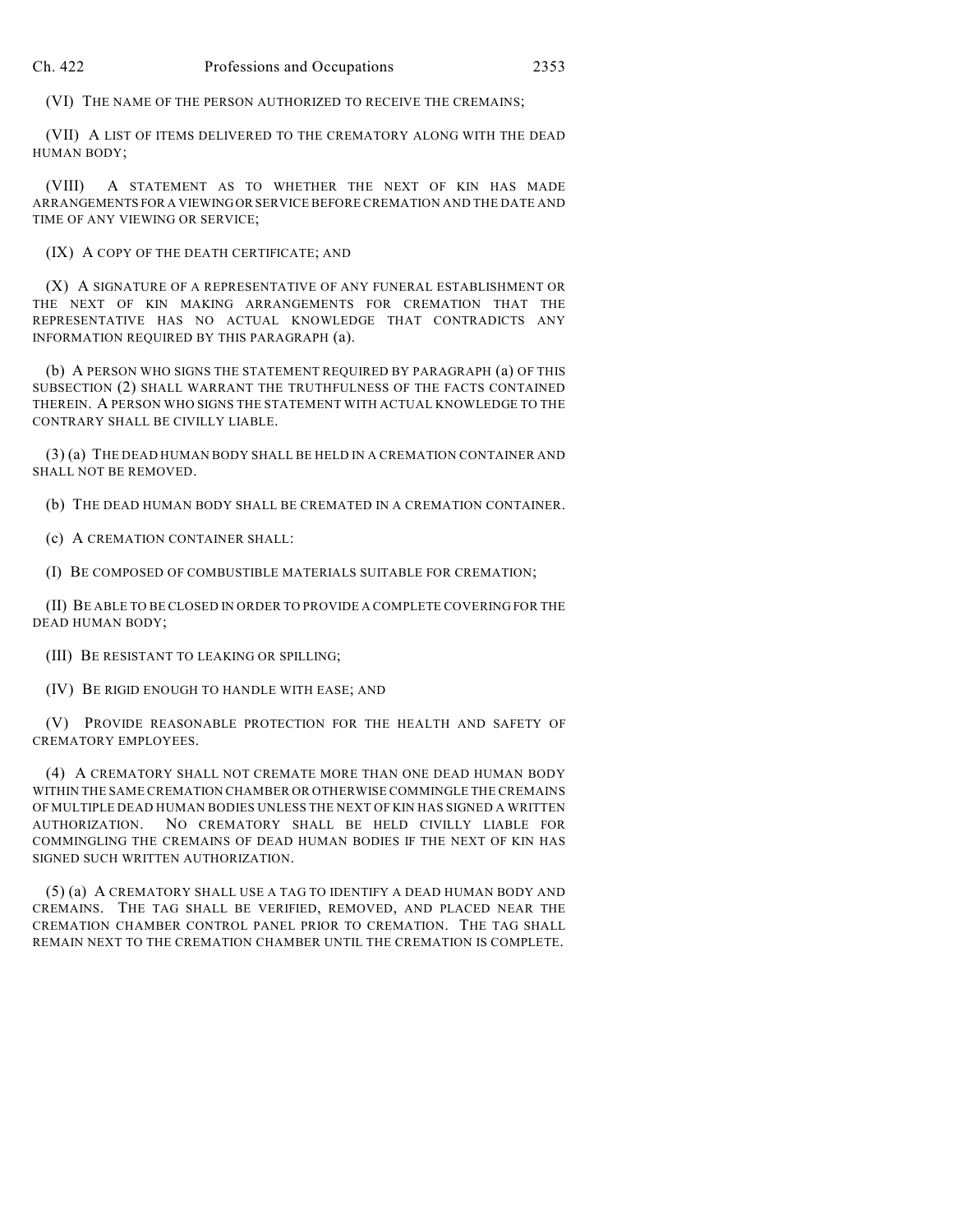(b) AFTER CREMATION IS COMPLETE, ALL OF THE CREMAINS AND REASONABLE RECOVERABLE RESIDUE SHALL BE REMOVED FROM THE CREMATION CHAMBER AND PROCESSED AS NECESSARY. ANYTHING OTHER THAN THE CREMAINS SHALL BE DISPOSED OF UNLESS THE NEXT OF KIN AUTHORIZES OTHERWISE.

(c) THE PROCESSED CREMAINS SHALL BE PLACED IN A TEMPORARY CONTAINER OR URN. ANY CREMAINS THAT DO NOT FIT WITHIN SUCH ENCLOSURE SHALL BE PLACED IN A SEPARATE TEMPORARY CONTAINER OR URN. EACH CONTAINER SHALL BE MARKED WITH THE DECEDENT'S IDENTITY AND THE NAME OF THE CREMATORY. IF A TEMPORARY CONTAINER IS USED, THE CREMATORY SHALL DISCLOSE THAT THE TEMPORARY CONTAINER SHOULD NOT BE USED FOR PERMANENT STORAGE.

(d) IF CREMATED REMAINS ARE SHIPPED, THE CREMATORY SHALL USE A METHOD THAT EMPLOYS AN INTERNAL TRACKING SYSTEM AND OBTAINS A SIGNED RECEIPT FROM THE PERSON ACCEPTING DELIVERY.

(6) CREMAINS SHALL NOT BE COMMINGLED WITH OTHER CREMAINS IN FINAL DISPOSITION OR SCATTERING WITHOUT WRITTEN AUTHORIZATION FROM THE NEXT OF KIN UNLESS THE DISPOSITION OR SCATTERING OCCURS WITHIN A DEDICATED CEMETERY OR CONSECRATED GROUNDS USED EXCLUSIVELY FOR SUCH PURPOSES.

(7) (a) A CREMATORY SHALL NOT CREMATE A DEAD HUMAN BODY CONTAINING AN IMPLANTED DEVICE. IF THE FUNERAL ESTABLISHMENT THAT HAD CONTROL OF THE DEAD HUMAN BODY FAILED TO ENSURE THAT A DEVICE WAS REMOVED, THE FUNERAL ESTABLISHMENT SHALL BE RESPONSIBLE FOR REMOVING THE DEVICE.

(b) IF THE PERSON AUTHORIZING CREMATION FAILS TO INFORM THE CREMATORY OF THE PRESENCE OF AN IMPLANTED DEVICE, THE PERSON SHALL BE SOLELY LIABLE FOR ANY RESULTING DAMAGE TO THE CREMATORY.

#### PART 4 ADMINISTRATION

**12-54-401. Powers and duties of the director - rules.** (1) THE DIRECTOR MAY DENY, SUSPEND, REFUSE TO RENEW, ISSUE A LETTER OF ADMONITION OR CONFIDENTIAL LETTER OF CONCERN TO, REVOKE, PLACE ON PROBATION, OR LIMIT THE SCOPE OF PRACTICE OF THE REGISTRATION OF A FUNERAL ESTABLISHMENT OR CREMATORY UNDER THIS ARTICLE THAT HAS:

(a) FILED AN APPLICATION WITH THE DIRECTOR CONTAINING MATERIAL MISSTATEMENTS OF FACT OR HAS OMITTED ANY DISCLOSURE REQUIRED BY THIS ARTICLE;

(b) HAD A REGISTRATION ISSUED BY COLORADO, OR AN EQUIVALENT LICENSE, REGISTRATION, OR CERTIFICATION ISSUED BY ANOTHER STATE, TO PRACTICE MORTUARY SCIENCE OR TO EMBALM OR CREMATE A DEAD HUMAN BODY REVOKED; OR

(c) VIOLATED THIS ARTICLE OR ANY RULE OF THE DIRECTOR ADOPTED UNDER THIS ARTICLE.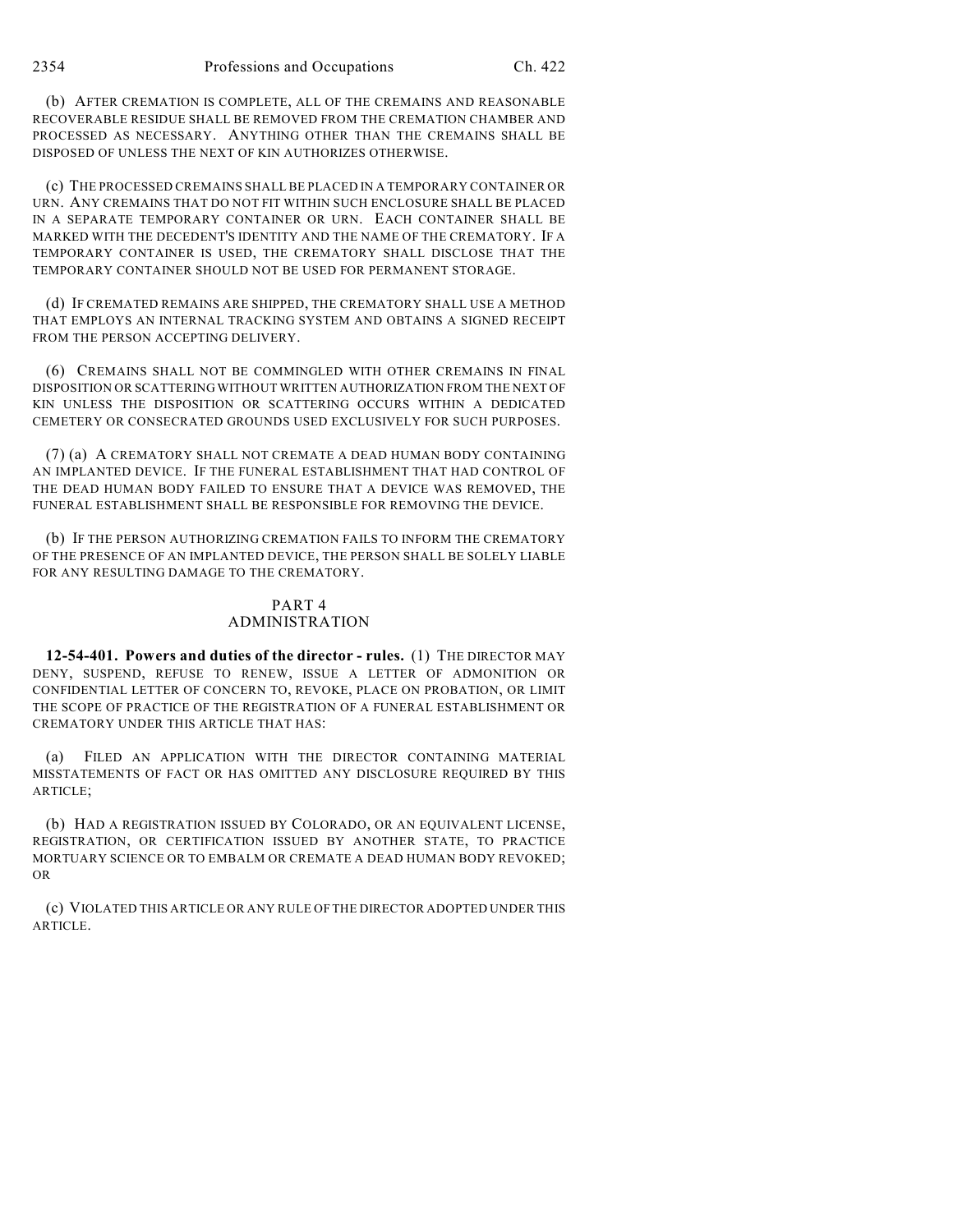(2) (a) THE DIRECTOR MAY DENY OR REVOKE A REGISTRATION IF THE FUNERAL ESTABLISHMENT, CREMATORY, OR THE DESIGNEE THEREOF HAS BEEN CONVICTED OF A FELONY RELATED TO ANOTHER ACTIVITY REGULATED UNDER THIS ARTICLE OR A FELONY OF MORAL TURPITUDE. THE DIRECTOR SHALL PROMPTLY NOTIFY THE FUNERAL ESTABLISHMENT OR CREMATORY OF SUCH REVOCATION.

(b) A CREMATORY OR FUNERAL ESTABLISHMENT WHOSE REGISTRATION HAS BEEN REVOKED SHALL NOT BE ELIGIBLE FOR A REGISTRATION FOR TWO YEARS AFTER THE EFFECTIVE DATE OF THE REVOCATION.

(3) THE DIRECTOR MAY INVESTIGATE THE ACTIVITIES OF A FUNERAL ESTABLISHMENT OR CREMATORY UPON HIS OR HER OWN INITIATIVE OR UPON RECEIPT OF A COMPLAINT OR A SUSPECTED OR ALLEGED VIOLATION OF THIS ARTICLE.

(4) THE DIRECTOR OR AN ADMINISTRATIVE LAW JUDGE APPOINTED PURSUANT TO PART 10 OF ARTICLE 30 OF TITLE 24, C.R.S., SHALL CONDUCT DISCIPLINARY HEARINGS CONCERNING A REGISTRATION ISSUED UNDER THIS ARTICLE. SUCH HEARINGS SHALL CONFORM TO ARTICLE 4 OF TITLE 24, C.R.S.

(5) (a) THE DIRECTOR OR AN ADMINISTRATIVE LAW JUDGE MAY ADMINISTER OATHS, TAKE AFFIRMATIONS OF WITNESSES, AND ISSUE SUBPOENAS TO COMPEL THE ATTENDANCE OF WITNESSES AND THE PRODUCTION OF ALL RELEVANT PAPERS, BOOKS, RECORDS, DOCUMENTARY EVIDENCE, AND MATERIALS IN ANY HEARING OR INVESTIGATION CONDUCTED BY THE DIRECTOR OR AN ADMINISTRATIVE LAW JUDGE.

(b) UPON FAILURE OF A WITNESS TO COMPLY WITH A SUBPOENA OR SERVICE OF PROCESS, THE DISTRICT COURT OF THE COUNTY IN WHICH THE SUBPOENAED WITNESS RESIDES OR CONDUCTS BUSINESS MAY ISSUE AN ORDER REQUIRING THE WITNESS TO APPEAR BEFORE THE DIRECTOR OR ADMINISTRATIVE LAW JUDGE AND PRODUCE THE RELEVANT PAPERS, BOOKS, RECORDS, DOCUMENTARY EVIDENCE, TESTIMONY, OR MATERIALS IN QUESTION. FAILURE TO OBEY THE ORDER OF THE COURT MAY BE PUNISHED AS A CONTEMPT OF COURT. THE DIRECTOR OR AN ADMINISTRATIVE LAW JUDGE MAY APPLY FOR SUCH ORDER.

(6) THE DIRECTOR SHALL KEEP RECORDS OF REGISTRATIONS AND DISCIPLINARY PROCEEDINGS. THE RECORDS KEPT BY THE DIRECTOR SHALL BE OPEN TO PUBLIC INSPECTION IN A REASONABLE TIME AND MANNER DETERMINED BY THE DIRECTOR.

(7) WHEN THE DIRECTOR OR ADMINISTRATIVE LAW JUDGE DEEMS IT APPROPRIATE AND USEFUL, THE DIRECTOR OR ADMINISTRATIVE LAW JUDGE MAY CONSULT WITH OR OBTAIN A WRITTEN OPINION FROM AN APPROPRIATE PROFESSIONAL ORGANIZATION OR ASSOCIATION OF BUSINESSES WHO OFFER SERVICES REQUIRING REGISTRATION UNDER THIS ARTICLE FOR THE PURPOSE OF INVESTIGATING POSSIBLE VIOLATIONS OR WEIGHING THE APPROPRIATE STANDARD OF CARE TO BE APPLIED TO SPECIFIC EVENTS OR THE FACTS IN A HEARING BEING HELD UNDER THIS ARTICLE.

(8) (a) THE DIRECTOR MAY PROMULGATE REASONABLE RULES NECESSARY TO IMPLEMENT THIS SECTION, SECTIONS 12-54-110, 12-54-111, 12-54-303, AND 12-54-304, AND THIS PART 4.

(b) BEFORE PROMULGATING RULES, THE DIRECTOR SHALL SEEK INPUT AND ADVICE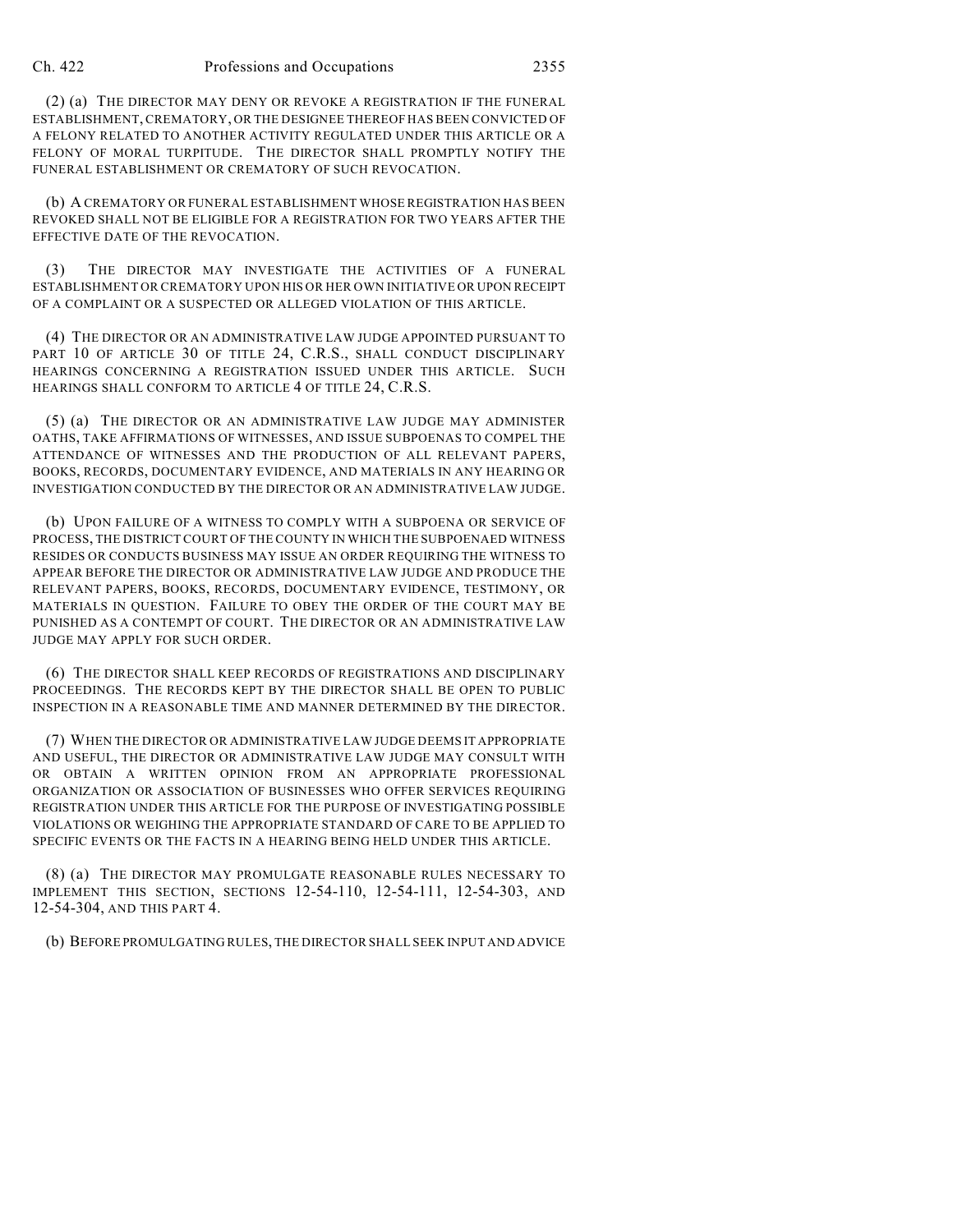FROM A PERSON, OR ANY STATE PROFESSIONAL ORGANIZATION OF PERSONS, OFFERING SERVICES THAT REQUIRE REGISTRATION PURSUANT TO THIS ARTICLE.

(c) BEFORE PROMULGATING RULES, THE DIRECTOR MAY SEEK INPUT AND ADVICE FROM A CONSUMER REPRESENTATIVE WHO ADVOCATES FOR CONSUMERS AFFECTED BY THIS ARTICLE.

**12-54-402. Fees.** (1) THE DIRECTOR SHALL ESTABLISH AND COLLECT THE FEES FOR A REGISTRATION ISSUED UNDER THIS ARTICLE PURSUANT TO SECTION 24-34-105, C.R.S.

(2) ALL FEES COLLECTED BY THE DIRECTOR SHALL BE TRANSMITTED TO THE STATE TREASURER, WHO SHALL CREDIT THE SAME PURSUANT TO SECTION 24-34-105, C.R.S., AND THE GENERAL ASSEMBLY SHALL MAKE ANNUAL APPROPRIATIONS FOR EXPENDITURES OF THE DIRECTOR REQUIRED TO PERFORM HIS OR HER DUTIES UNDER THIS ARTICLE, WHICH EXPENDITURES SHALL BE MADE FROM SUCH APPROPRIATIONS UPON VOUCHERS AND WARRANTS DRAWN PURSUANT TO LAW. THE DIVISION SHALL EMPLOY, SUBJECT TO SECTION 13 OF ARTICLE XII OF THE STATE CONSTITUTION, SUCH CLERICAL OR OTHER ASSISTANTS AS ARE NECESSARY FOR THE PROPER PERFORMANCE OF ITS WORK.

**12-54-403. Immunity.** THE DIRECTOR, ANY MEMBER OF THE DIRECTOR'S STAFF, ANY PERSON ACTING AS A WITNESS OR CONSULTANT TO THE DIRECTOR, ANY WITNESS TESTIFYING IN A PROCEEDING AUTHORIZED UNDER THIS ARTICLE, AND ANY PERSON WHO LODGES A COMPLAINT PURSUANT TO THIS ARTICLE SHALL BE IMMUNE FROM LIABILITY IN ANY CIVIL ACTION FOR ACTS OCCURRING WHILE ACTING WITHIN THE SCOPE OF THE PERSON'S CAPACITY AS DIRECTOR, STAFF, CONSULTANT, WITNESS, OR COMPLAINANT RESPECTIVELY, IF THE PERSON WAS ACTING IN GOOD FAITH, MADE A REASONABLE EFFORT TO OBTAIN THE FACTS OF THE MATTER AS TO WHICH THE PERSON ACTED, AND ACTED IN THE REASONABLE BELIEF THAT THE ACTION TAKEN WAS WARRANTED BY THE FACTS. A PERSON PARTICIPATING IN GOOD FAITH IN LODGING A COMPLAINT OR PARTICIPATING IN ANY INVESTIGATIVE OR ADMINISTRATIVE PROCEEDING PURSUANT TO THIS ARTICLE SHALL BE IMMUNE FROM ANY CIVIL LIABILITY THAT MAY RESULT FROM SUCH PARTICIPATION.

**12-54-404. Letters of concern.** THE DIRECTOR MAY ISSUE AND SEND A CONFIDENTIAL LETTER OF CONCERN TO THE FUNERAL ESTABLISHMENT OR CREMATORY WHEN A COMPLAINT OR INVESTIGATION DISCLOSES AN INSTANCE OF CONDUCT THAT DOES NOT WARRANT FORMAL ACTION BY THE DIRECTOR AND, IN THE OPINION OF THE DIRECTOR, THE COMPLAINT SHOULD BE DISMISSED, BUT THE DIRECTOR HAS NOTICED INDICATIONS OF POSSIBLE ERRANT CONDUCT BY THE FUNERAL ESTABLISHMENT OR CREMATORY THAT COULD LEAD TO SERIOUS CONSEQUENCES IF NOT CORRECTED.

**12-54-405. Letters of admonition - funeral homes and crematories.** (1) WHEN A COMPLAINT OR INVESTIGATION DISCLOSES AN INSTANCE OF MISCONDUCT THAT, IN THE OPINION OF THE DIRECTOR, DOES NOT WARRANT FORMAL ACTION BY THE DIRECTOR BUT THAT SHOULD NOT BE DISMISSED AS BEING WITHOUT MERIT, A LETTER OF ADMONITION MAY BE ISSUED AND SENT TO A PERSON BY CERTIFIED MAIL.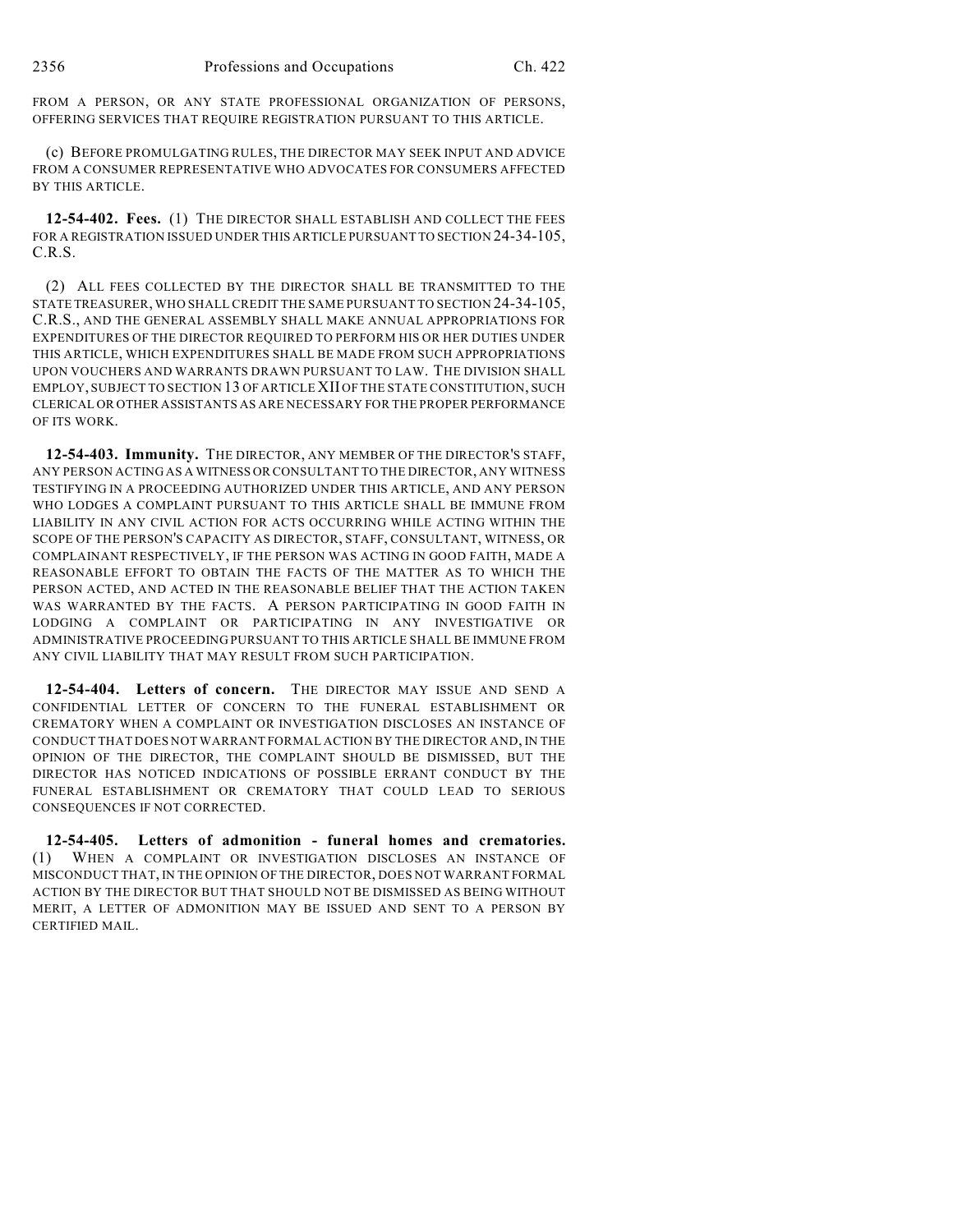(2) WHEN A LETTER OF ADMONITION IS SENT BY THE DIRECTOR, THE SUBJECT SHALL BE ADVISED OF THE RIGHT TO REQUEST THAT FORMAL DISCIPLINARY PROCEEDINGS BE INITIATED TO ADJUDICATE THE PROPRIETY OF THE CONDUCT UPON WHICH THE LETTER OF ADMONITION IS BASED. THE SUBJECT SHALL MAKE THE REQUEST IN WRITING WITHIN TWENTY DAYS AFTER RECEIPT OF THE LETTER.

(3) IF THE REQUEST FOR ADJUDICATION IS TIMELY MADE, THE LETTER OF ADMONITION SHALL BE DEEMED VACATED AND THE MATTER SHALL BE PROCESSED BY MEANS OF FORMAL DISCIPLINARY PROCEEDINGS.

**12-54-406. Cease-and-desist orders - procedure.** (1) (a) IF IT APPEARS TO THE DIRECTOR, BASED UPON CREDIBLE EVIDENCE AS PRESENTED IN A WRITTEN COMPLAINT, THAT A PERSON IS ACTING IN A MANNER THAT CREATES AN IMMINENT THREAT TO THE HEALTH AND SAFETY OF THE PUBLIC, OR A PERSON IS ACTING OR HAS ACTED WITHOUT THE REQUIRED REGISTRATION, THE DIRECTOR MAY ISSUE AN ORDER TO CEASE AND DESIST SUCH ACTIVITY. THE ORDER SHALL SET FORTH THE STATUTES AND RULES ALLEGED TO HAVE BEEN VIOLATED, THE FACTS ALLEGED TO HAVE CONSTITUTED THE VIOLATION, AND THE REQUIREMENT THAT ALL UNLAWFUL ACTS OR UNAUTHORIZED PRACTICES IMMEDIATELY CEASE.

(b) WITHIN TEN DAYS AFTER SERVICE OF THE ORDER TO CEASE AND DESIST PURSUANT TO PARAGRAPH (a) OF THIS SUBSECTION (1), THE RESPONDENT MAY REQUEST A HEARING ON THE QUESTION OF WHETHER THE ALLEGED ACTS OR PRACTICES HAVE OCCURRED. SUCH HEARING SHALL BE CONDUCTED PURSUANT TO SECTIONS 24-4-104 AND 24-4-105, C.R.S.

(2) (a) IF IT APPEARS TO THE DIRECTOR, BASED UPON CREDIBLE EVIDENCE AS PRESENTED IN A WRITTEN COMPLAINT, THAT A PERSON HAS VIOLATED THIS ARTICLE OR RULES PROMULGATED UNDER THIS ARTICLE, THEN, IN ADDITION TO ANY SPECIFIC POWERS GRANTED PURSUANT TO THIS ARTICLE, THE DIRECTOR MAY ISSUE TO SUCH PERSON AN ORDER TO SHOW CAUSE AS TO WHY THE DIRECTOR SHOULD NOT ISSUE A FINAL ORDER DIRECTING SUCH PERSON TO CEASE AND DESIST FROM SUCH VIOLATIONS.

(b) A PERSON AGAINST WHOM AN ORDER TO SHOW CAUSE HAS BEEN ISSUED PURSUANT TO PARAGRAPH (a) OF THIS SUBSECTION (2) SHALL BE PROMPTLY NOTIFIED BY THE DIRECTOR OF THE ISSUANCE OF THE ORDER, ALONG WITH A COPY OF THE ORDER, THE FACTUAL AND LEGAL BASIS FOR THE ORDER, AND THE DATE SET BY THE DIRECTOR FOR A HEARING ON THE ORDER. SUCH NOTICE MAY BE SERVED BY PERSONAL SERVICE, BY FIRST-CLASS UNITED STATES MAIL, POSTAGE PREPAID, OR AS MAY BE PRACTICABLE UPON ANY PERSON AGAINST WHOM SUCH ORDER IS ISSUED. PERSONAL SERVICE OR MAILING OF AN ORDER OR DOCUMENT PURSUANT TO THIS SUBSECTION (2) SHALL CONSTITUTE NOTICE THEREOF TO THE PERSON.

(c) (I) THE HEARING ON AN ORDER TO SHOW CAUSE SHALL BE COMMENCED NO SOONER THAN TEN AND NO LATER THAN FORTY-FIVE CALENDAR DAYS AFTER THE DATE OF TRANSMISSION OR SERVICE OF THE NOTIFICATION BY THE DIRECTOR AS PROVIDED IN PARAGRAPH (b) OF THIS SUBSECTION (2). THE HEARING MAY BE CONTINUED BY AGREEMENT OF ALL PARTIES BASED UPON THE COMPLEXITY OF THE MATTER, NUMBER OF PARTIES TO THE MATTER, AND LEGAL ISSUES PRESENTED IN THE MATTER, BUT IN NO EVENT SHALL THE HEARING COMMENCE LATER THAN SIXTY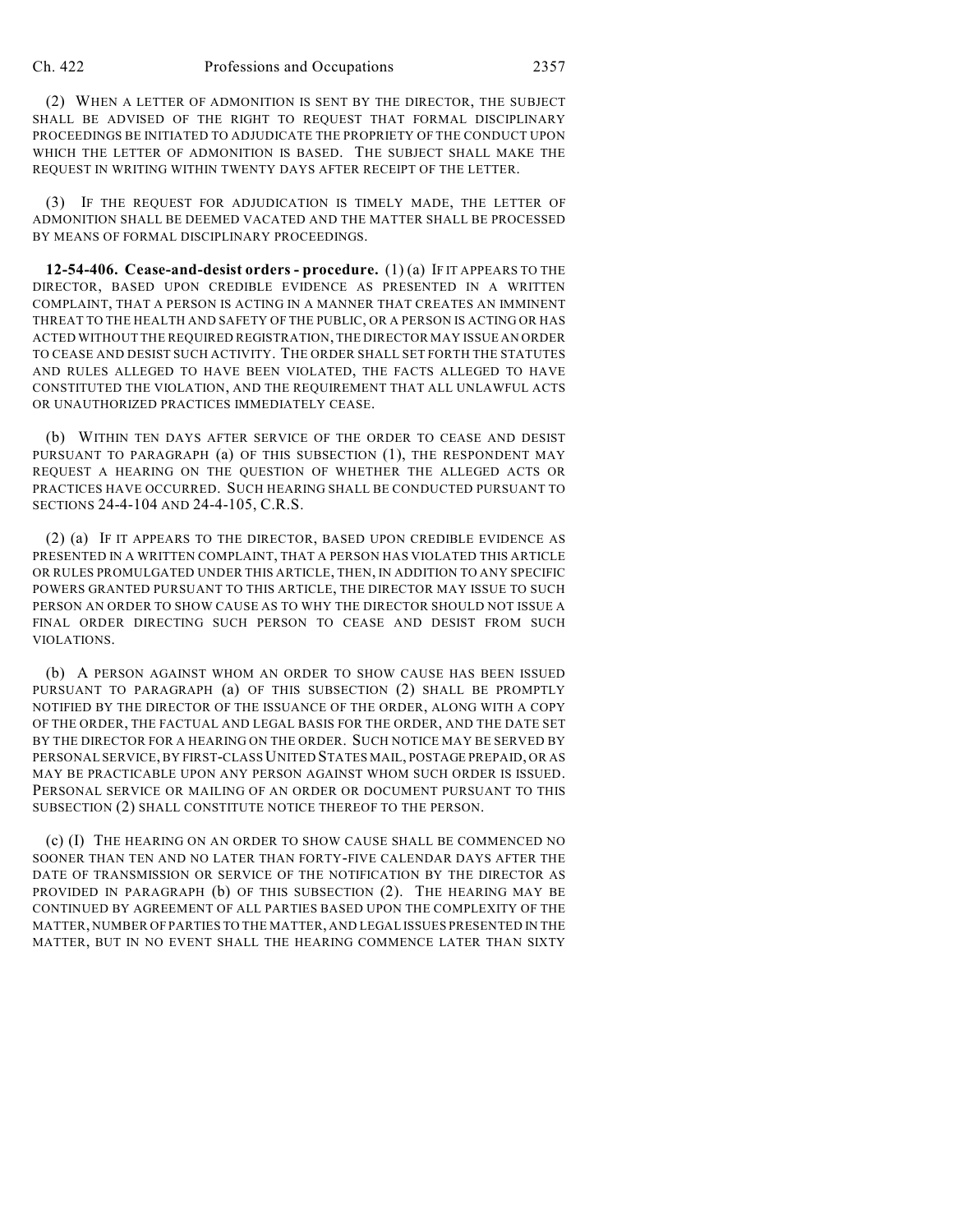CALENDAR DAYS AFTER THE DATE OF TRANSMISSION OR SERVICE OF THE NOTIFICATION.

(II) IF A PERSON AGAINST WHOM AN ORDER TO SHOW CAUSE HAS BEEN ISSUED PURSUANT TO PARAGRAPH (a) OF THIS SUBSECTION (2) DOES NOT APPEAR AT THE HEARING, THE DIRECTOR MAY PRESENT EVIDENCE THAT NOTIFICATION WAS PROPERLY SENT OR SERVED UPON SUCH PERSON PURSUANT TO PARAGRAPH (b) OF THIS SUBSECTION (2) AND SUCH OTHER EVIDENCE RELATED TO THE MATTER AS THE DIRECTOR DEEMS APPROPRIATE. THE DIRECTOR SHALL ISSUE THE ORDER WITHIN TEN DAYS AFTER THE DIRECTOR'S DETERMINATION RELATED TO REASONABLE ATTEMPTS TO NOTIFY THE RESPONDENT, AND THE ORDER SHALL BECOME FINAL AS TO THAT PERSON BY OPERATION OF LAW. SUCH HEARING SHALL BE CONDUCTED PURSUANT TO SECTIONS 24-4-104 AND 24-4-105, C.R.S.

(III) IF THE DIRECTOR REASONABLY FINDS THAT THE PERSON AGAINST WHOM THE ORDER TO SHOW CAUSE WAS ISSUED IS ACTING OR HAS ACTED WITHOUT THE REQUIRED REGISTRATION OR HAS ENGAGED IN ACTS OR PRACTICES CONSTITUTING VIOLATIONS OF THIS ARTICLE OR RULES PROMULGATED UNDER THIS ARTICLE, A FINAL CEASE-AND-DESIST ORDER MAY BE ISSUED, DIRECTING SUCH PERSON TO CEASE AND DESIST FROM FURTHER VIOLATIONS.

(IV) THE DIRECTOR SHALL PROVIDE NOTICE, IN THE MANNER SET FORTH IN PARAGRAPH (b) OF THIS SUBSECTION (2), OF THE FINAL CEASE-AND-DESIST ORDER WITHIN TEN CALENDAR DAYS AFTER THE HEARING CONDUCTED PURSUANT TO THIS PARAGRAPH (c) TO EACH PERSON AGAINST WHOM THE FINAL ORDER HAS BEEN ISSUED. THE FINAL ORDER SHALL BE EFFECTIVE WHEN ISSUED AND SHALL BE A FINAL ORDER FOR PURPOSES OF JUDICIAL REVIEW.

(3) IF IT APPEARS TO THE DIRECTOR, BASED UPON CREDIBLE EVIDENCE PRESENTED TO THE DIRECTOR, THAT A PERSON HAS ENGAGED IN AN ACT OR PRACTICE CONSTITUTING A VIOLATION OF THIS ARTICLE, A RULE PROMULGATED PURSUANT TO THIS ARTICLE, AN ORDER ISSUED PURSUANT TO THIS ARTICLE, OR AN ACT OR PRACTICE CONSTITUTING GROUNDS FOR ADMINISTRATIVE SANCTION PURSUANT TO THIS ARTICLE, THE DIRECTOR MAY ENTER INTO A STIPULATION WITH THE PERSON.

(4) IF A PERSON FAILS TO COMPLY WITH A FINAL CEASE-AND-DESIST ORDER OR A STIPULATION, THE DIRECTOR MAY REQUEST THE ATTORNEY GENERAL OR THE DISTRICT ATTORNEY FOR THE JUDICIAL DISTRICT IN WHICH THE ALLEGED VIOLATION EXISTS TO BRING, AND IF SO REQUESTED SUCH ATTORNEY SHALL BRING, SUIT FOR A TEMPORARY RESTRAINING ORDER AND FOR INJUNCTIVE RELIEF TO PREVENT ANY FURTHER OR CONTINUED VIOLATION OF THE FINAL ORDER.

(5) A PERSON AGGRIEVED BY THE FINAL CEASE-AND-DESIST ORDER MAY SEEK JUDICIAL REVIEW OF THE DIRECTOR'S DETERMINATION OR OF THE DIRECTOR'S FINAL ORDER.

**12-54-407. Civil penalty - fine.** (1) ON MOTION OF THE DIRECTOR, THE COURT MAY IMPOSE A CIVIL PENALTY OF NOT MORE THAN ONE THOUSAND DOLLARS FOR A VIOLATION OF THIS ARTICLE OR A RULE PROMULGATED UNDER THIS ARTICLE. THE PENALTY SHALL BE TRANSMITTED TO THE STATE TREASURER AND CREDITED TO THE GENERAL FUND.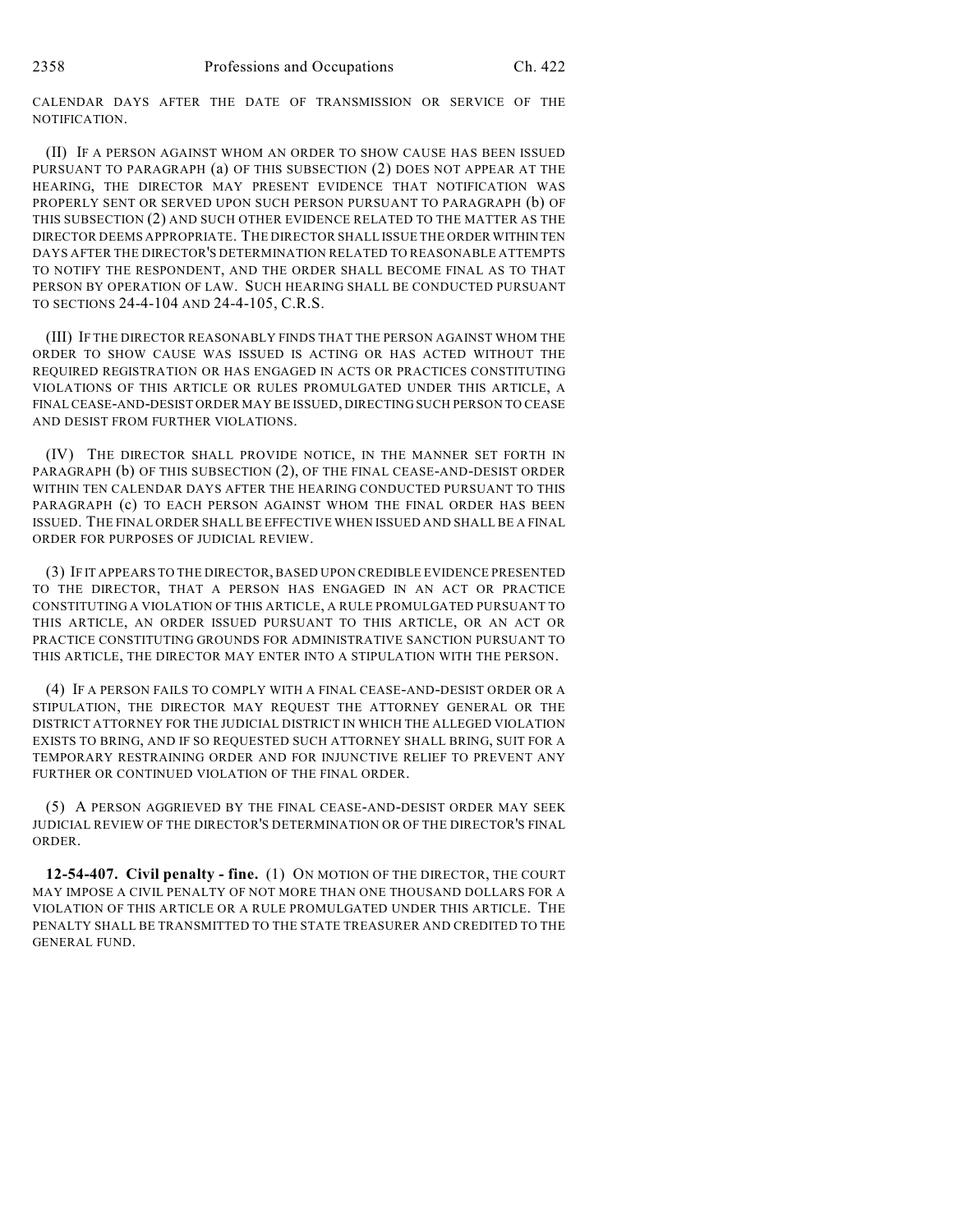(2) IN ADDITION TO ANY OTHER PENALTY THAT MAY BE IMPOSED PURSUANT TO THIS SECTION, A FUNERAL ESTABLISHMENT OR CREMATORY VIOLATING THIS ARTICLE OR A RULE PROMULGATED PURSUANT TO THIS ARTICLE MAY BE FINED NO LESS THAN ONE HUNDRED DOLLARS AND NO MORE THAN FIVE THOUSAND DOLLARS FOR EACH VIOLATION PROVEN BY THE DIRECTOR. ALL FINES COLLECTED PURSUANT TO THIS SUBSECTION (2) SHALL BE TRANSFERRED TO THE STATE TREASURER, WHO SHALL CREDIT SUCH MONEYS TO THE GENERAL FUND.

**12-54-408. Enforcement - injunctions.** (1) THE DIRECTOR MAY FORWARD TO A DISTRICT ATTORNEY OR A STATE OR FEDERAL LAW ENFORCEMENT AGENCY ANY INFORMATION CONCERNING POSSIBLE VIOLATIONS OF STATUTE OR RULE UNDER THIS ARTICLE COMMITTED BY ANY PERSON OR COMPLAINTS FILED AGAINST A FUNERAL DIRECTOR, MORTUARY SCIENCE PRACTITIONER, CREMATIONIST, OR EMBALMER.

(2) THE DIRECTOR MAY REQUEST THAT AN ACTION BE BROUGHT IN THE NAME OF THE PEOPLE OF THE STATE OF COLORADO BY THE ATTORNEY GENERAL OR THE DISTRICT ATTORNEY OF THE DISTRICT IN WHICH THE VIOLATION IS ALLEGED TO HAVE OCCURRED TO ENJOIN A PERSON FROM ENGAGING IN OR CONTINUING THE VIOLATION OR FROM DOING ANY ACT THAT FURTHERS THE VIOLATION. IN SUCH AN ACTION, AN ORDER OR JUDGMENT MAY BE ENTERED AWARDING SUCH PRELIMINARY OR FINAL INJUNCTION AS IS DEEMED PROPER BY THE COURT. THE NOTICE, HEARING, OR DURATION OF AN INJUNCTION OR RESTRAINING ORDER SHALL BE MADE IN ACCORDANCE WITH THE COLORADO RULES OF CIVIL PROCEDURE.

**12-54-409. Deferment prohibited.** WHEN A COMPLAINT OR AN INVESTIGATION DISCLOSES MISCONDUCT THAT, IN THE OPINION OF THE DIRECTOR, WARRANTS FORMAL ACTION, THE COMPLAINT SHALL NOT BE RESOLVED BY A DEFERRED SETTLEMENT, ACTION, JUDGMENT, OR PROSECUTION.

**12-54-410. Repeal.** SECTIONS 12-54-110, 12-54-111, 12-54-303, AND 12-54-304 AND THIS PART 4 ARE REPEALED, EFFECTIVE JULY 1, 2015. PRIOR TO SUCH REPEAL, THE REGULATION OF PERSONS REGISTERED TO PRACTICE CREMATION AND MORTUARY SCIENCE SHALL BE REVIEWED PURSUANT TO SECTION 24-34-104,C.R.S.

**SECTION 11.** 24-34-104 (46), Colorado Revised Statutes, is amended BY THE ADDITION OF A NEW PARAGRAPH to read:

**24-34-104. General assembly review of regulatory agencies and functions for termination, continuation, or reestablishment.** (46) The following agencies, functions, or both, shall terminate on July 1, 2015:

(l) THE REGULATION OF PERSONS REGISTERED TO PRACTICE MORTUARY SCIENCE PURSUANT TO SECTIONS 12-54-110 AND 12-54-111, C.R.S., AND CREMATION PURSUANT TO SECTIONS 12-54-303 AND 12-54-304, C.R.S., AND THE ADMINISTRATION THEREOF PURSUANT TO PART 4 OF ARTICLE 54 OF TITLE 12, C.R.S.

**SECTION 12. Appropriation.** (1) In addition to any other appropriation, there is hereby appropriated, out of any moneys in the division of registrations cash fund created in section 24-34-105 (2) (b) (I), Colorado Revised Statutes, not otherwise appropriated, to the department of regulatory agencies, for allocation to the division of registrations, for the regulation of persons who provide for the final disposition